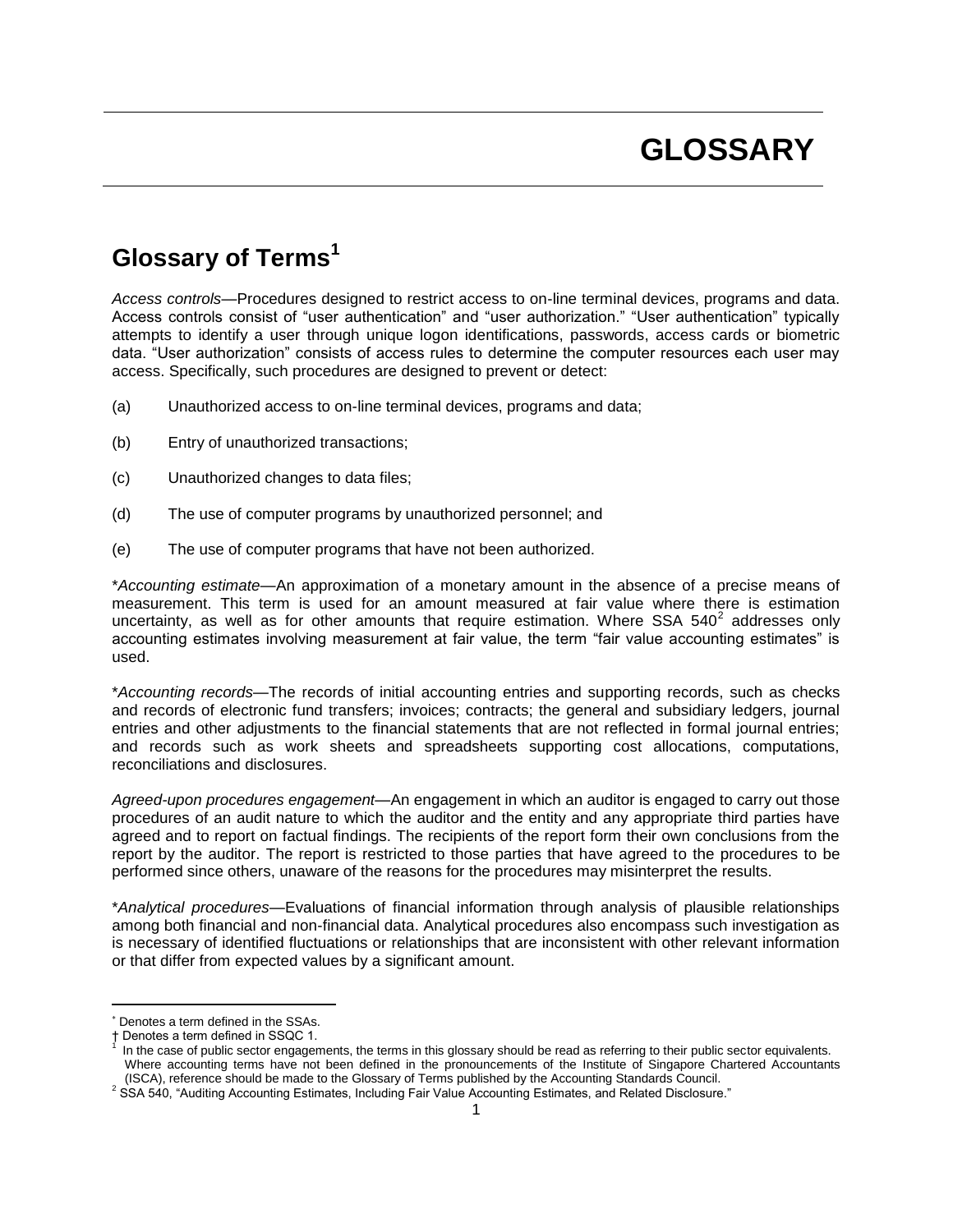*Annual report*—A document issued by an entity, ordinarily on an annual basis, which includes its financial statements together with the auditor's report thereon.

\**Anomaly*—A misstatement or deviation that is demonstrably not representative of misstatements or deviations in a population.

\**Applicable financial reporting framework*—The financial reporting framework adopted by management and, where appropriate, those charged with governance in the preparation of the financial statements that is acceptable in view of the nature of the entity and the objective of the financial statements, or that is required by law or regulation.

The term "fair presentation framework" is used to refer to a financial reporting framework that requires compliance with the requirements of the framework and:

- (a) Acknowledges explicitly or implicitly that, to achieve fair presentation of the financial statements, it may be necessary for management to provide disclosures beyond those specifically required by the framework; or
- (b) Acknowledges explicitly that it may be necessary for management to depart from a requirement of the framework to achieve fair presentation of the financial statements. Such departures are expected to be necessary only in extremely rare circumstances.

The term "compliance framework" is used to refer to a financial reporting framework that requires compliance with the requirements of the framework, but does not contain the acknowledgements in (a) or (b) above.

*Application controls in information technology*— Manual or automated procedures that typically operate at a business process level. Application controls can be preventative or detective in nature and are designed to ensure the integrity of the accounting records. Accordingly, application controls relate to procedures used to initiate, record, process and report transactions or other financial data.

\**Applied criteria (in the context of SSA 810<sup>3</sup>)—The criteria applied by management in the preparation of* the summary financial statements.

\**Appropriateness (of audit evidence)*—The measure of the quality of audit evidence; that is, its relevance and its reliability in providing support for the conclusions on which the auditor's opinion is based.

\**Arm's length transaction*—A transaction conducted on such terms and conditions as between a willing buyer and a willing seller who are unrelated and are acting independently of each other and pursuing their own best interests.

\**Assertions*—Representations by management, explicit or otherwise, that are embodied in the financial statements, as used by the auditor to consider the different types of potential misstatements that may occur.

*Assess*—Analyze identified risks of material misstatement to conclude on their significance. "Assess," by convention, is used only in relation to risk. (also see *Evaluate*)

*Association*—(see *Auditor association with financial information*)

\*†*Assurance*—(see *Reasonable assurance*)

<sup>&</sup>lt;sup>3</sup> SSA 810, "Engagements to Report on Summary Financial Statements."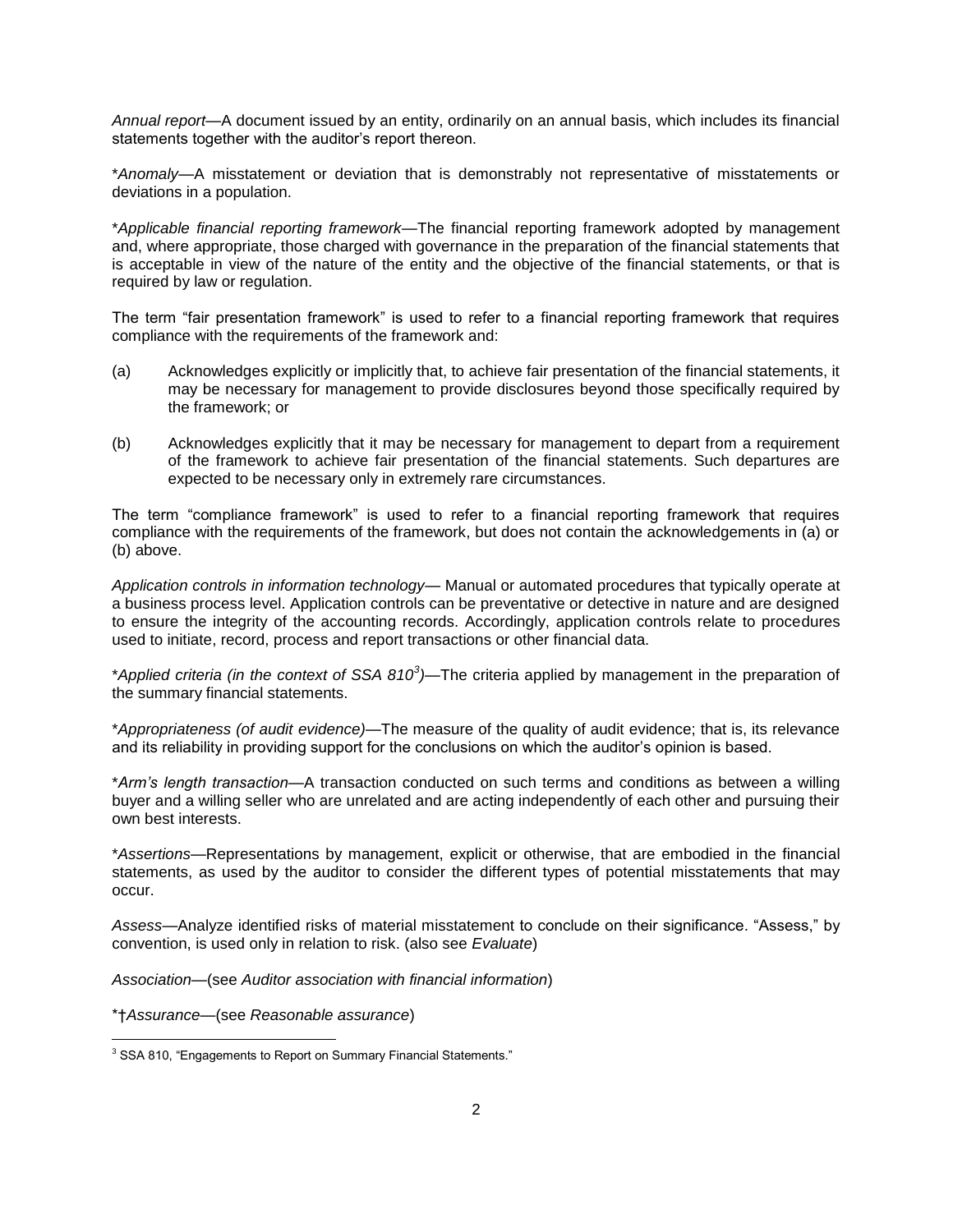*Assurance engagement*—An engagement in which a practitioner expresses a conclusion designed to enhance the degree of confidence of the intended users other than the responsible party about the outcome of the evaluation or measurement of a subject matter against criteria. The outcome of the evaluation or measurement of a subject matter is the information that results from applying the criteria (also see *Subject matter information*). Under the "Framework for Assurance Engagements" there are two types of assurance engagement a practitioner is permitted to perform: a reasonable assurance engagement and a limited assurance engagement.

*Reasonable assurance engagement*—The objective of a reasonable assurance engagement is a reduction in assurance engagement risk to an acceptably low level in the circumstances of the engagement<sup>4</sup> as the basis for a positive form of expression of the practitioner's conclusion.

*Limited assurance engagement*—The objective of a limited assurance engagement is a reduction in assurance engagement risk to a level that is acceptable in the circumstances of the engagement, but where that risk is greater than for a reasonable assurance engagement, as the basis for a negative form of expression of the practitioner's conclusion.

*Assurance engagement risk*—The risk that the practitioner expresses an inappropriate conclusion when the subject matter information is materially misstated.

\**Audit documentation*—The record of audit procedures performed, relevant audit evidence obtained, and conclusions the auditor reached (terms such as "working papers" or "workpapers" are also sometimes used).

\**Audit evidence*—Information used by the auditor in arriving at the conclusions on which the auditor's opinion is based. Audit evidence includes both information contained in the accounting records underlying the financial statements and other information. (See *Sufficiency of audit evidence* and *Appropriateness of audit evidence*.)

\**Audit file*— One or more folders or other storage media, in physical or electronic form, containing the records that comprise the audit documentation for a specific engagement.

\*†*Audit firm*—(see *Firm*)

 $\overline{a}$ 

*\*Audit opinion*—(see *Modified opinion and Unmodified opinion*)

\**Audit risk*—The risk that the auditor expresses an inappropriate audit opinion when the financial statements are materially misstated. Audit risk is a function of the risks of material misstatement and detection risk.

\**Audit sampling (sampling)*—The application of audit procedures to less than 100% of items within a population of audit relevance such that all sampling units have a chance of selection in order to provide the auditor with a reasonable basis on which to draw conclusions about the entire population.

\*Audited financial statements (in the context of SSA 810)—Financial statements<sup>5</sup> audited by the auditor in accordance with SSAs, and from which the summary financial statements are derived.

<sup>4</sup> Engagement circumstances include the terms of the engagement, including whether it is a reasonable assurance engagement or a limited assurance engagement, the characteristics of the subject matter, the criteria to be used, the needs of the intended users, relevant characteristics of the responsible party and its environment, and other matters, for example events, transactions, conditions and practices, that may have a significant effect on the engagement.

<sup>&</sup>lt;sup>5</sup> SSA 200, "Overall Objectives of the Independent Auditor and the Conduct of an Audit in Accordance with Singapore Standards on Auditing," paragraph 13(f), defines the term "financial statements."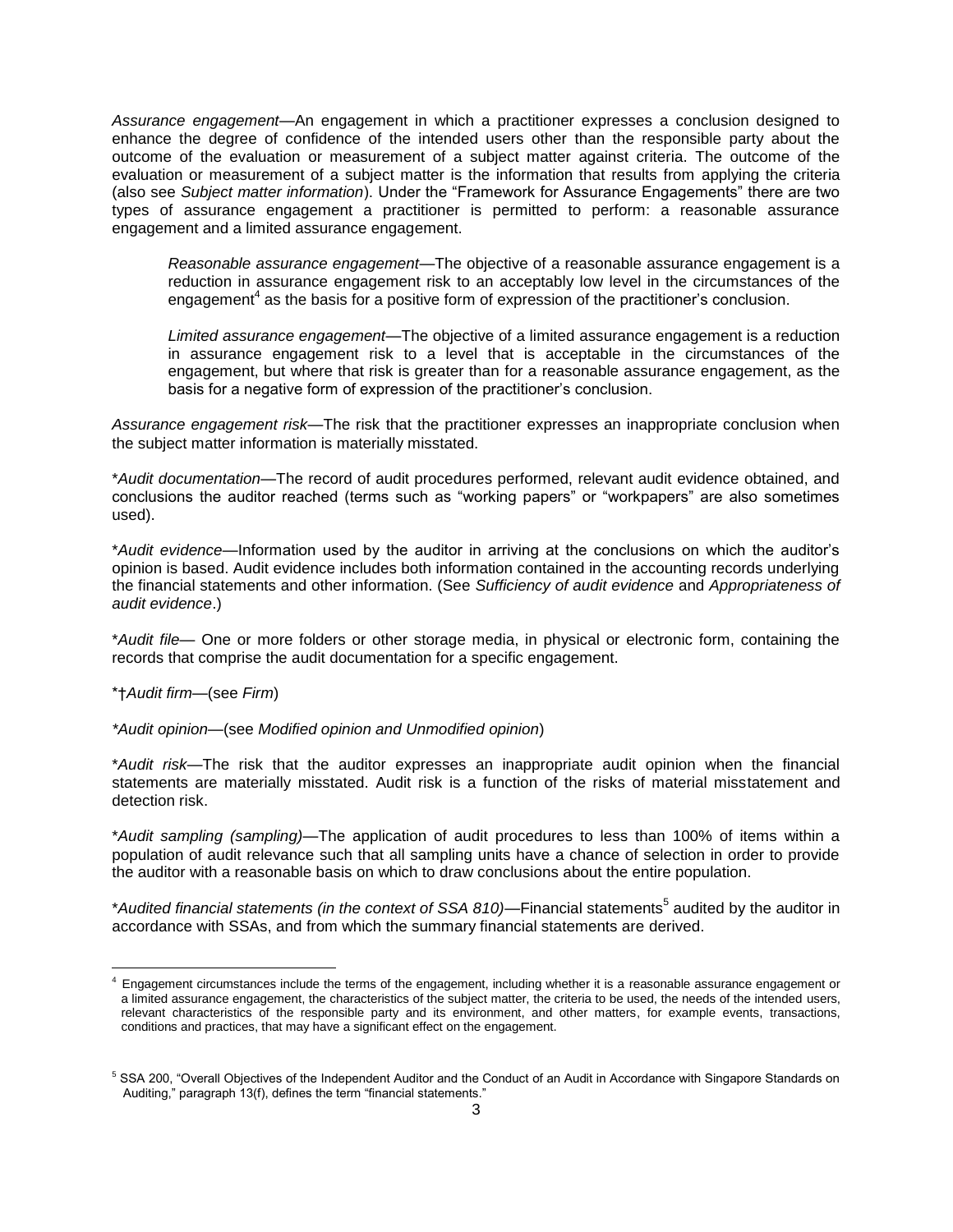\**Auditor*—"Auditor" is used to refer to the person or persons conducting the audit, usually the engagement partner or other members of the engagement team, or, as applicable, the firm. Where an SSA expressly intends that a requirement or responsibility be fulfilled by the engagement partner, the term "engagement partner" rather than "auditor" is used. "Engagement partner" and "firm" are to be read as referring to their public sector equivalents where relevant.

*Auditor association with financial information*—An auditor is associated with financial information when the auditor attaches a report to that information or consents to the use of the auditor's name in a professional connection.

\**Auditor's expert*—An individual or organization possessing expertise in a field other than accounting or auditing, whose work in that field is used by the auditor to assist the auditor in obtaining sufficient appropriate audit evidence. An auditor's expert may be either an auditor's internal expert (who is a partner<sup>6</sup>or staff, including temporary staff, of the auditor's firm or a network firm), or an auditor's external expert.

\**Auditor's point estimate or auditor's range*—The amount, or range of amounts, respectively, derived from audit evidence for use in evaluating management's point estimate.

## *\*Auditor's range*—(see *Auditor's point estimate*)

\**Business risk*—A risk resulting from significant conditions, events, circumstances, actions or inactions that could adversely affect an entity's ability to achieve its objectives and execute its strategies, or from the setting of inappropriate objectives and strategies.

\**Comparative financial statements*—Comparative information where amounts and other disclosures for the prior period are included for comparison with the financial statements of the current period but, if audited, are referred to in the auditor's opinion. The level of information included in those comparative financial statements is comparable with that of the financial statements of the current period.

\**Comparative information*—The amounts and disclosures included in the financial statements in respect of one or more prior periods in accordance with the applicable financial reporting framework.

*Compilation engagement*—An engagement in which accounting expertise, as opposed to auditing expertise, is used to collect, classify and summarize financial information.

\**Complementary user entity controls*—Controls that the service organization assumes, in the design of its service, will be implemented by user entities, and which, if necessary to achieve control objectives, are identified in the description of its system.

## \**Compliance framework*—(see *Applicable financial reporting framework* and *General purpose framework*)

\**Component*—An entity or business activity for which group or component management prepares financial information that should be included in the group financial statements.

\**Component auditor*—An auditor who, at the request of the group engagement team, performs work on financial information related to a component for the group audit.

\**Component management*—Management responsible for the preparation of the financial information of a component.

\**Component materiality*—The materiality for a component determined by the group engagement team.

<sup>&</sup>lt;sup>6</sup> "Partner" and "firm" should be read as referring to their public sector equivalents where relevant.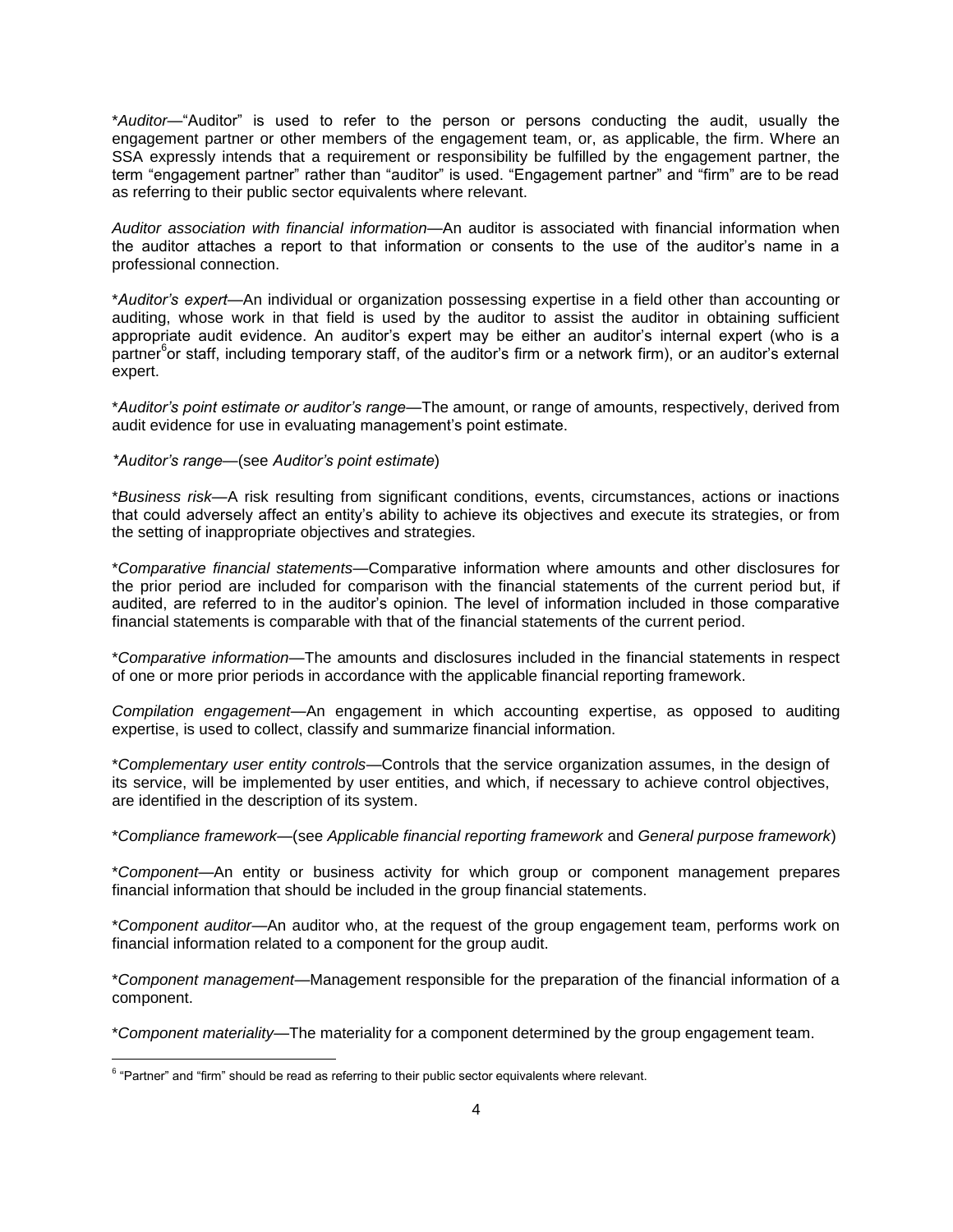*Computer-assisted audit techniques*—Applications of auditing procedures using the computer as an audit tool (also known as CAATs).

*Control activities*—Those policies and procedures that help ensure that management directives are carried out. Control activities are a component of internal control.

*Control environment*—Includes the governance and management functions and the attitudes, awareness and actions of those charged with governance and management concerning the entity's internal control and its importance in the entity. The control environment is a component of internal control.

# \**Control risk*—(see *Risk of material misstatement*)

# *Corporate governance*—(see *Governance*)

\**Corresponding figures*—Comparative information where amounts and other disclosures for the prior period are included as an integral part of the current period financial statements, and are intended to be read only in relation to the amounts and other disclosures relating to the current period (referred to as "current period figures"). The level of detail presented in the corresponding amounts and disclosures is dictated primarily by its relevance to the current period figures.

*Criteria*—The benchmarks used to evaluate or measure the subject matter including, where relevant, benchmarks for presentation and disclosure. Criteria can be formal or less formal. There can be different criteria for the same subject matter. Suitable criteria are required for reasonably consistent evaluation or measurement of a subject matter within the context of professional judgment.

*Suitable criteria*—Exhibit the following characteristics:

- (a) Relevance: relevant criteria contribute to conclusions that assist decision-making by the intended users.
- (b) Completeness: criteria are sufficiently complete when relevant factors that could affect the conclusions in the context of the engagement circumstances are not omitted. Complete criteria include, where relevant, benchmarks for presentation and disclosure.
- (c) Reliability: reliable criteria allow reasonably consistent evaluation or measurement of the subject matter including, where relevant, presentation and disclosure, when used in similar circumstances by similarly qualified practitioners.
- (d) Neutrality: neutral criteria contribute to conclusions that are free from bias.
- (e) Understandability: understandable criteria contribute to conclusions that are clear, comprehensive, and not subject to significantly different interpretations.

\**Date of approval of the financial statements*—The date on which all the statements that comprise the financial statements, including the related notes, have been prepared and those with the recognized authority have asserted that they have taken responsibility for those financial statements.

†*Date of report (in relation to quality control)*—The date selected by the practitioner to date the report.

\**Date of the auditor's report*—The date the auditor dates the report on the financial statements in accordance with SSA 700.<sup>7</sup>

\**Date of the financial statements*—The date of the end of the latest period covered by the financial

 $7$  SSA 700, "Forming an Opinion and Reporting on Financial Statements."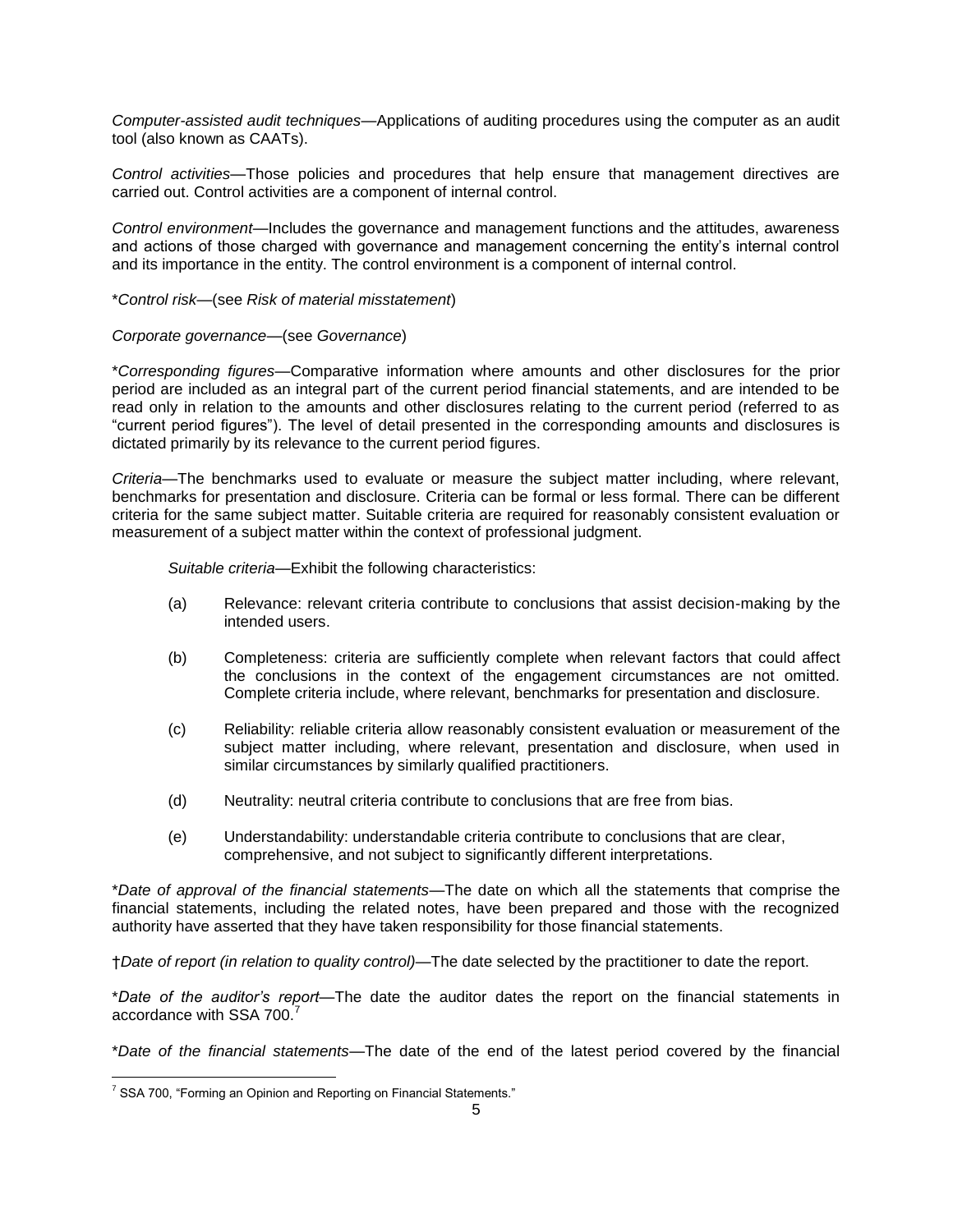#### statements.

 $\overline{a}$ 

\**Date the financial statements are issued*—The date that the auditor's report and audited financial statements are made available to third parties.

\**Deficiency in internal control*—This exists when:

- (a) A control is designed, implemented or operated in such a way that it is unable to prevent, or detect and correct, misstatements in the financial statements on a timely basis; or
- (b) A control necessary to prevent, or detect and correct, misstatements in the financial statements on a timely basis is missing.

\**Detection risk*—The risk that the procedures performed by the auditor to reduce audit risk to an acceptably low level will not detect a misstatement that exists and that could be material, either individually or when aggregated with other misstatements.

*\*Element*—(see *Element of a financial statement*)

\**Element of a financial statement (in the context of SSA 805<sup>8</sup> )*—An element, account or item of a financial statement.

\**Emphasis of Matter paragraph—*A paragraph included in the auditor's report that refers to a matter appropriately presented or disclosed in the financial statements that, in the auditor's judgment, is of such importance that it is fundamental to users' understanding of the financial statements.

†*Engagement documentation*—The record of work performed, results obtained, and conclusions the practitioner reached (terms such as "working papers" or "workpapers" are sometimes used).

*Engagement letter*—Written terms of an engagement in the form of a letter.

\*†*Engagement partner<sup>9</sup>*—The partner or other person in the firm who is responsible for the engagement and its performance, and for the report that is issued on behalf of the firm, and who, where required, has the appropriate authority from a professional, legal or regulatory body.

\*†*Engagement quality control review*—A process designed to provide an objective evaluation, on or before the date of the report, of the significant judgments the engagement team made and the conclusions it reached in formulating the report. The engagement quality control review process is for audits of financial statements of listed entities and those other engagements, if any, for which the firm has determined an engagement quality control review is required.

\*†*Engagement quality control reviewer*—A partner, other person in the firm, suitably qualified external person, or a team made up of such individuals, none of whom is part of the engagement team, with sufficient and appropriate experience and authority to objectively evaluate the significant judgments the engagement team made and the conclusions it reached in formulating the report.

\*†*Engagement team*—All partners and staff performing the engagement, and any individuals engaged by the firm or a network firm who perform procedures on the engagement. This excludes external experts engaged by the firm or a network firm.<sup>10</sup>

<sup>&</sup>lt;sup>8</sup> SSA 805, "Special Considerations—Audits of Single Financial Statements and Specific Elements, Accounts or Items of a Financial Statement."

<sup>&</sup>lt;sup>9</sup> "Engagement partner," "partner," and "firm" should be read as referring to their public sector equivalents where relevant.

<sup>&</sup>lt;sup>10</sup> SSA 620, "Using the Work of an Auditor's Expert," paragraph 6(a), defines the term "auditor's expert."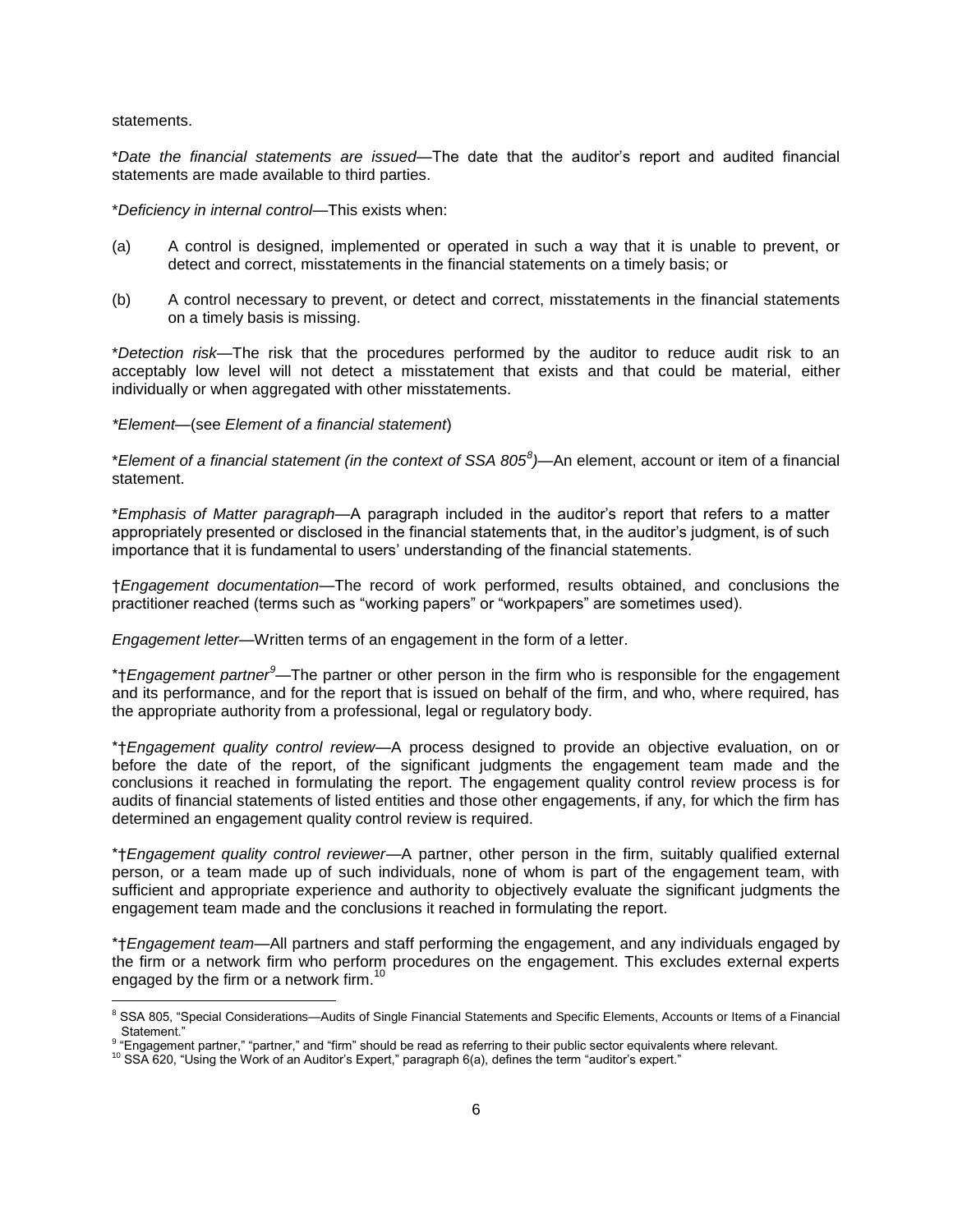*Entity's risk assessment process*—A component of internal control that is the entity's process for identifying business risks relevant to financial reporting objectives and deciding about actions to address those risks, and the results thereof.

*Environmental matters*—

- (a) Initiatives to prevent, abate, or remedy damage to the environment, or to deal with conservation of renewable and non-renewable resources (such initiatives may be required by environmental laws and regulations or by contract, or they may be undertaken voluntarily);
- (b) Consequences of violating environmental laws and regulations;
- (c) Consequences of environmental damage done to others or to natural resources; and
- (d) Consequences of vicarious liability imposed by law (for example, liability for damages caused by previous owners).

*Environmental performance report*—A report, separate from the financial statements, in which an entity provides third parties with qualitative information on the entity's commitments towards the environmental aspects of the business, its policies and targets in that field, its achievement in managing the relationship between its business processes and environmental risk, and quantitative information on its environmental performance.

*Environmental risk*—In certain circumstances, factors relevant to the assessment of inherent risk for the development of the overall audit plan may include the risk of material misstatement of the financial statements due to environmental matters.

*Error*—An unintentional misstatement in financial statements, including the omission of an amount or a disclosure.

\**Estimation uncertainty*—The susceptibility of an accounting estimate and related disclosures to an inherent lack of precision in its measurement.

*Evaluate*—Identify and analyze the relevant issues, including performing further procedures as necessary, to come to a specific conclusion on a matter. "Evaluation," by convention, is used only in relation to a range of matters, including evidence, the results of procedures and the effectiveness of management's response to a risk. (also see *Assess*)

\**Exception*—A response that indicates a difference between information requested to be confirmed, or contained in the entity's records, and information provided by the confirming party.

\**Experienced auditor*—An individual (whether internal or external to the firm) who has practical audit experience, and a reasonable understanding of:

- (a) Audit processes;
- (b) SSAs and applicable legal and regulatory requirements;
- (c) The business environment in which the entity operates; and
- (d) Auditing and financial reporting issues relevant to the entity's industry.

*\*Expert*—(see *Auditor's expert* and *Management's expert*)

\**Expertise*—Skills, knowledge and experience in a particular field.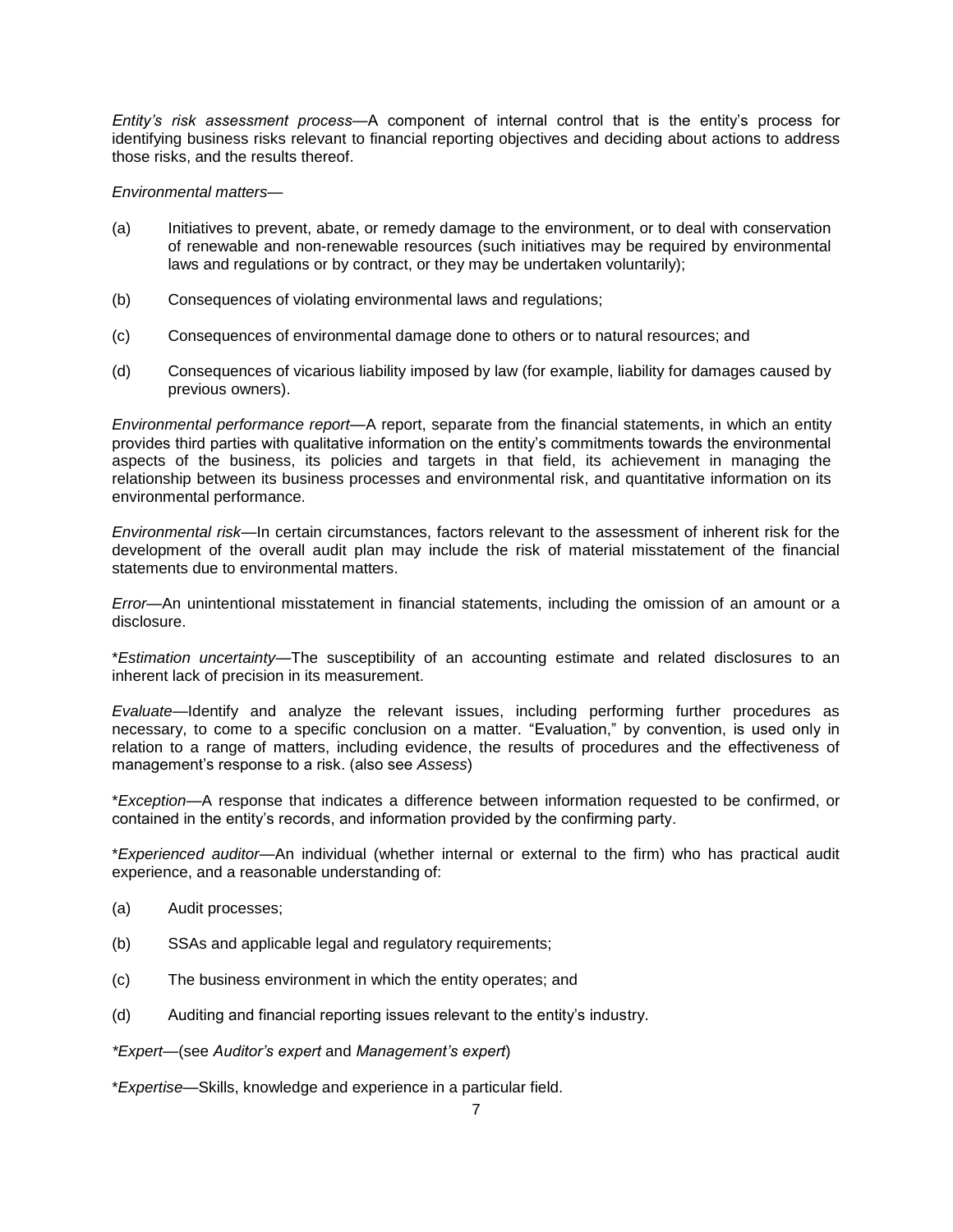\**External confirmation*—Audit evidence obtained as a direct written response to the auditor from a third party (the confirming party), in paper form, or by electronic or other medium.

\**Fair presentation framework*—(see *Applicable financial reporting framework* and *General purpose framework*)

\**Financial Reporting Standards*—The Singapore Financial Reporting Standards issued by the Accounting Standards Council.

\**Financial statements*—A structured representation of historical financial information, including related notes, intended to communicate an entity's economic resources or obligations at a point in time or the changes therein for a period of time in accordance with a financial reporting framework. The related notes ordinarily comprise a summary of significant accounting policies and other explanatory information. The term "financial statements" ordinarily refers to a complete set of financial statements as determined by the requirements of the applicable financial reporting framework, but it can also refer to a single financial statement.

\*†*Firm*—A sole practitioner, partnership or corporation or other entity of professional accountants.

*Forecast*—Prospective financial information prepared on the basis of assumptions as to future events which management expects to take place and the actions management expects to take as of the date the information is prepared (best-estimate assumptions).

\**Fraud*—An intentional act by one or more individuals among management, those charged with governance, employees, or third parties, involving the use of deception to obtain an unjust or illegal advantage.

\**Fraud risk factors*—Events or conditions that indicate an incentive or pressure to commit fraud or provide an opportunity to commit fraud.

*Fraudulent financial reporting*—Involves intentional misstatements, including omissions of amounts or disclosures in financial statements, to deceive financial statement users.

*General IT controls*—Policies and procedures that relate to many applications and support the effective functioning of application controls by helping to ensure the continued proper operation of information systems. General IT controls commonly include controls over data center and network operations; system software acquisition, change and maintenance; access security; and application system acquisition, development, and maintenance.

\**General purpose financial statements*—Financial statements prepared in accordance with a general purpose framework.

\**General purpose framework*—A financial reporting framework designed to meet the common financial information needs of a wide range of users. The financial reporting framework may be a fair presentation framework or a compliance framework.

The term "fair presentation framework" is used to refer to a financial reporting framework that requires compliance with the requirements of the framework and: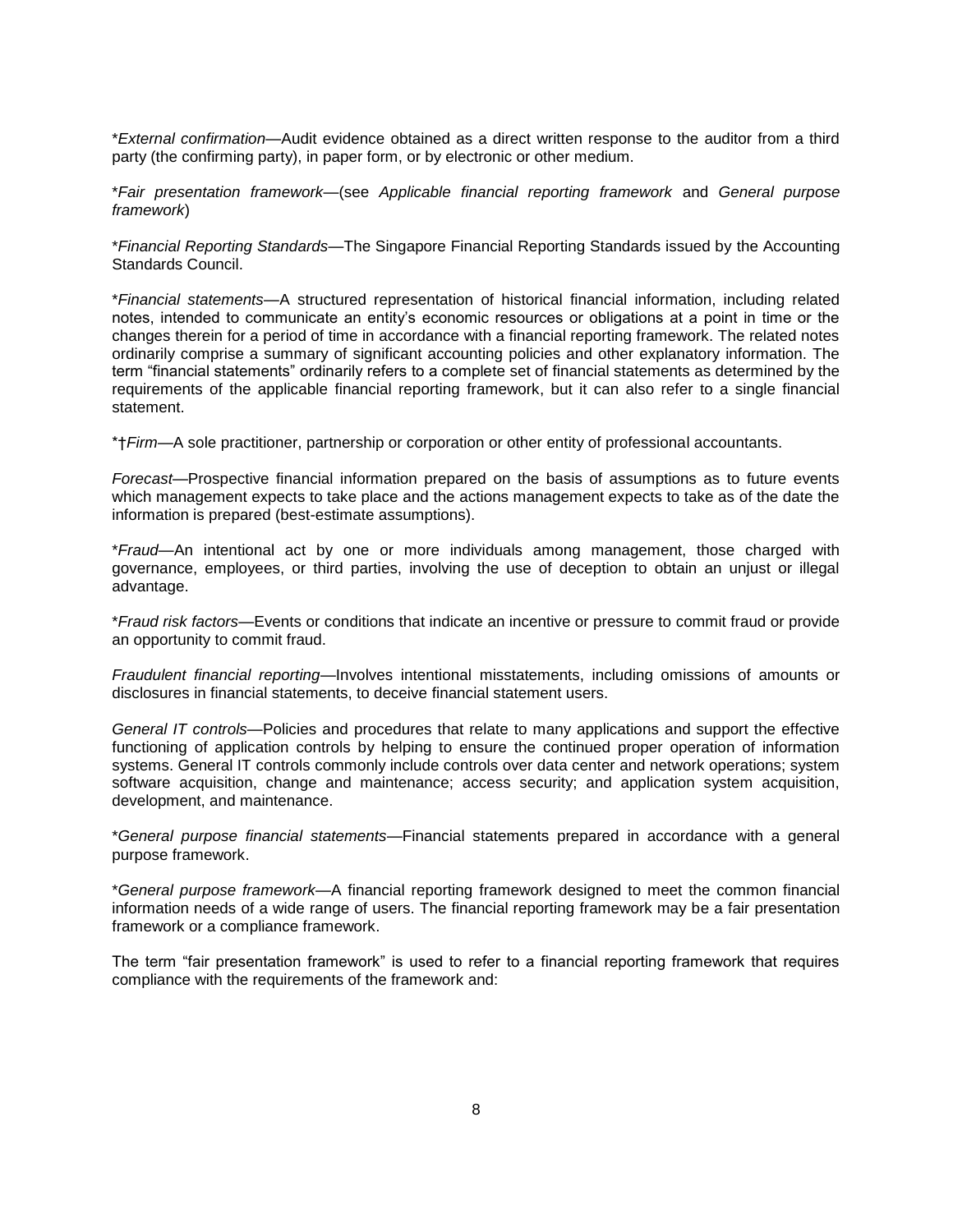- (a) Acknowledges explicitly or implicitly that, to achieve fair presentation of the financial statements, it may be necessary for management to provide disclosures beyond those specifically required by the framework; or
- (b) Acknowledges explicitly that it may be necessary for management to depart from a requirement of the framework to achieve fair presentation of the financial statements. Such departures are expected to be necessary only in extremely rare circumstances.

The term "compliance framework" is used to refer to a financial reporting framework that requires compliance with the requirements of the framework, but does not contain the acknowledgements in (a) or (b) above. $11$ 

*\*Governance*—Describes the role of person(s) or organization(s) with responsibility for overseeing the strategic direction of the entity and obligations related to the accountability of the entity.

\**Group*—All the components whose financial information is included in the group financial statements. A group always has more than one component.

\**Group audit*—The audit of group financial statements.

\**Group audit opinion*—The audit opinion on the group financial statements.

\**Group engagement partner*—The partner or other person in the firm who is responsible for the group audit engagement and its performance, and for the auditor's report on the group financial statements that is issued on behalf of the firm. Where joint auditors conduct the group audit, the joint engagement partners and their engagement teams collectively constitute the group engagement partner and the group engagement team.

\**Group engagement team*—Partners, including the group engagement partner, and staff who establish the overall group audit strategy, communicate with component auditors, perform work on the consolidation process, and evaluate the conclusions drawn from the audit evidence as the basis for forming an opinion on the group financial statements.

\**Group financial statements*—Financial statements that include the financial information of more than one component. The term "group financial statements" also refers to combined financial statements aggregating the financial information prepared by components that have no parent but are under common control.

\**Group management*—Management responsible for the preparation of the group financial statements.

\**Group-wide controls*—Controls designed, implemented and maintained by group management over group financial reporting.

\**Historical financial information*—Information expressed in financial terms in relation to a particular entity, derived primarily from that entity's accounting system, about economic events occurring in past time periods or about economic conditions or circumstances at points in time in the past.

\**Inconsistency*—Other information that contradicts information contained in the audited financial statements. A material inconsistency may raise doubt about the audit conclusions drawn from audit evidence previously obtained and, possibly, about the basis for the auditor's opinion on the financial statements.

 $11$  SSA 200, paragraph 13(a).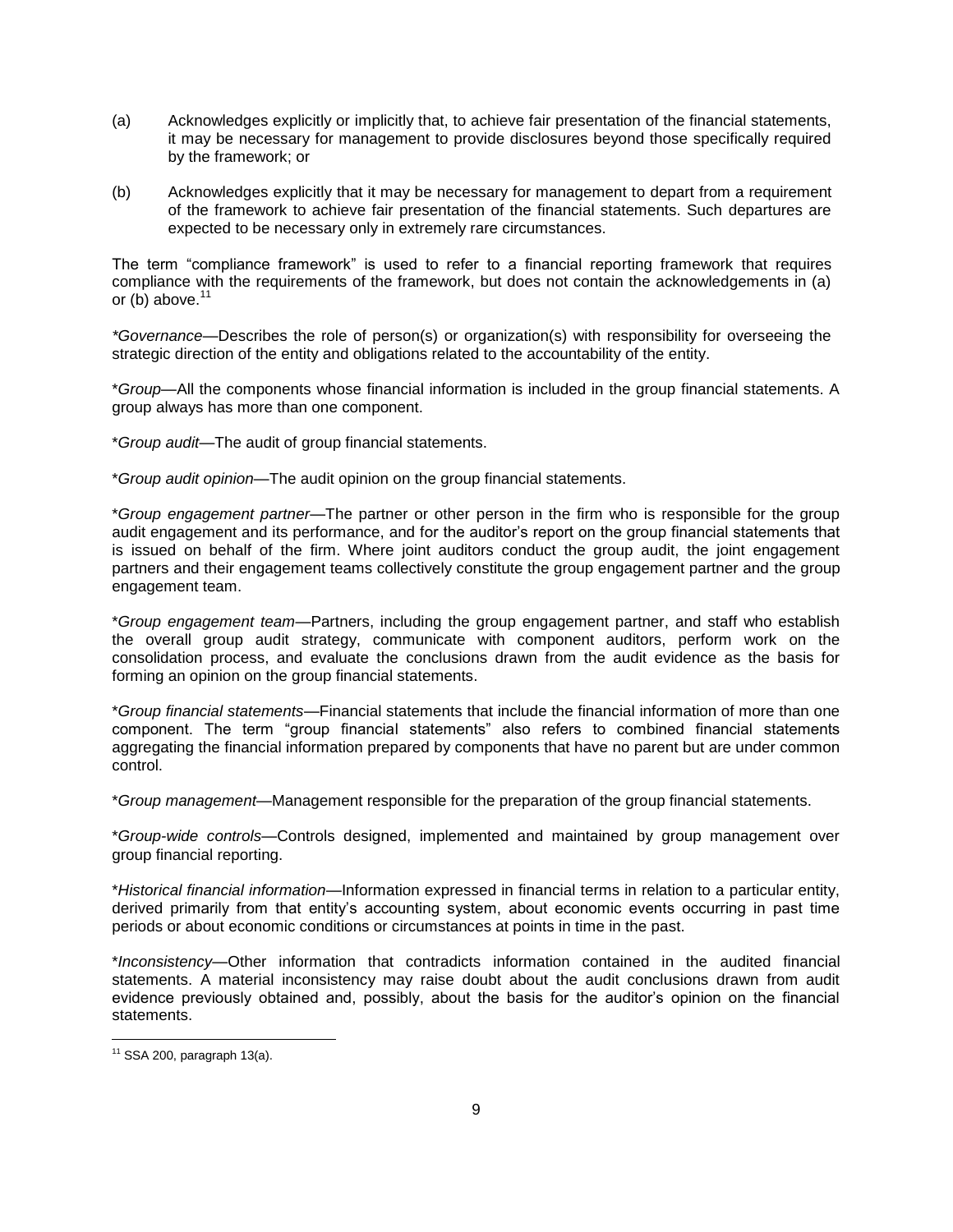*Independence<sup>12</sup>*—Comprises:

- (a) Independence of mind—the state of mind that permits the provision of an opinion without being affected by influences that compromise professional judgment, allowing an individual to act with integrity, and exercise objectivity and professional skepticism.
- (b) Independence in appearance—the avoidance of facts and circumstances that are so significant a reasonable and informed third party, having knowledge of all relevant information, including any safeguards applied, would reasonably conclude a firm's, or a member of the assurance team's, integrity, objectivity or professional skepticism had been compromised.

*Information system relevant to financial reporting*—A component of internal control that includes the financial reporting system, and consists of the procedures and records established to initiate, record, process and report entity transactions (as well as events and conditions) and to maintain accountability for the related assets, liabilities and equity.

\**Inherent risk*—(see *Risk of material misstatement*)

\**Initial audit engagement*—An engagement in which either:

- (a) The financial statements for the prior period were not audited; or
- (b) The financial statements for the prior period were audited by a predecessor auditor.

*Inquiry*—Inquiry consists of seeking information of knowledgeable persons, both financial and nonfinancial, within the entity or outside the entity.

*Inspection (as an audit procedure)*—Examining records or documents, whether internal or external, in paper form, electronic form, or other media, or a physical examination of an asset.

\*†*Inspection (in relation to quality control)*—In relation to completed engagements, procedures designed to provide evidence of compliance by engagement teams with the firm's quality control policies and procedures.

*Intended users*—The person, persons or class of persons for whom the practitioner prepares the assurance report. The responsible party can be one of the intended users, but not the only one.

*Interim financial information or statements*—Financial information (which may be less than a complete set of financial statements as defined above) issued at interim dates (usually half-yearly or quarterly) in respect of a financial period.

\**Internal audit function*—An appraisal activity established or provided as a service to the entity. Its functions include, amongst other things, examining, evaluating and monitoring the adequacy and effectiveness of internal control.

\**Internal auditors*—Those individuals who perform the activities of the internal audit function. Internal auditors may belong to an internal audit department or equivalent function.

\**Internal control*—The process designed, implemented and maintained by those charged with governance, management and other personnel to provide reasonable assurance about the achievement of an entity's objectives with regard to reliability of financial reporting, effectiveness and efficiency of operations, and compliance with applicable laws and regulations. The term "controls" refers to any

 $\overline{a}$  $12$  As defined in the Institute of Singapore Chartered Accountants' (ISCA) and the Accounting and Corporate Regulatory Authority's (ACRA) *Codes of Professional Conduct and Ethics*.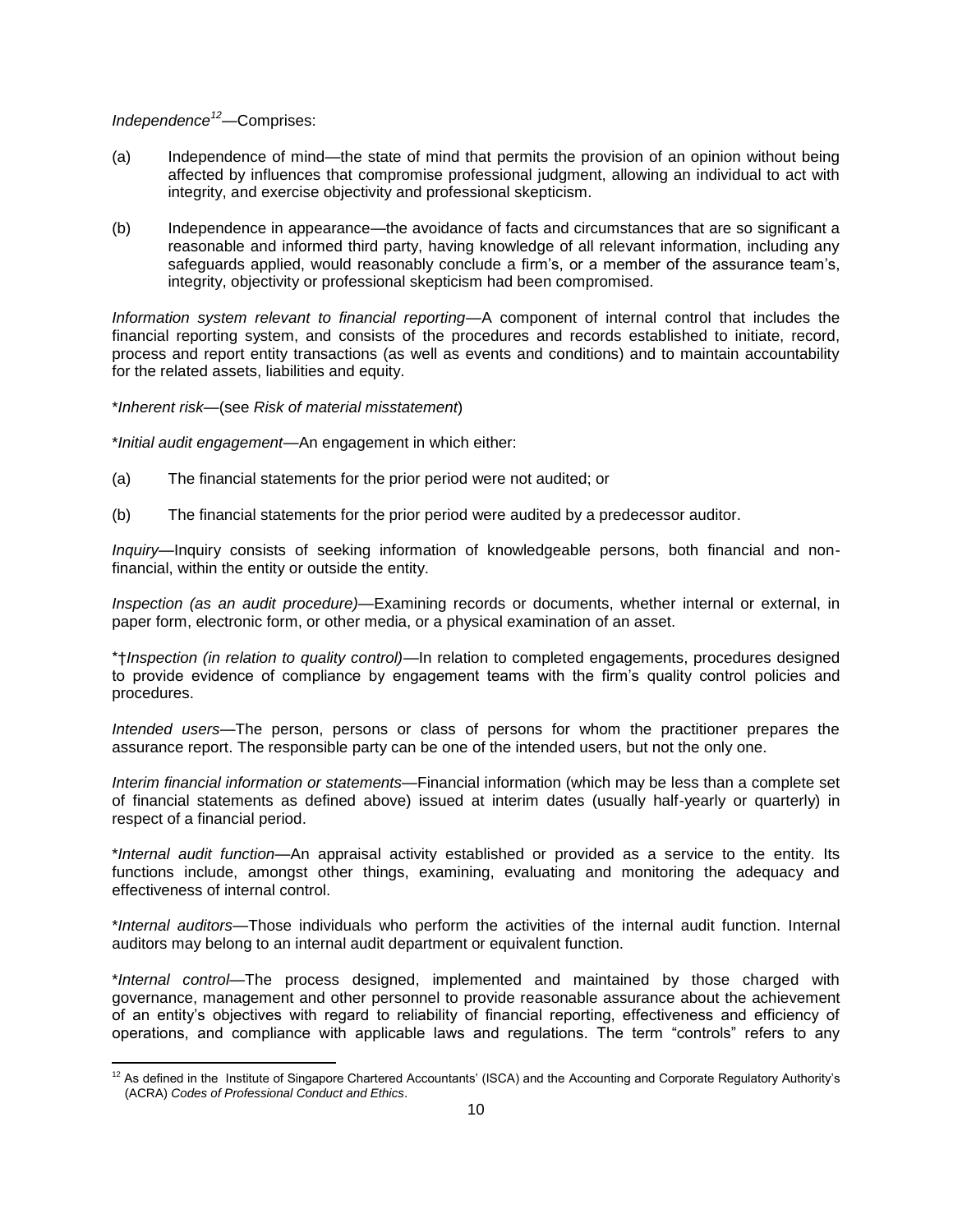aspects of one or more of the components of internal control.

*Investigate*—Inquire into matters arising from other procedures to resolve them.

*IT environment*—The policies and procedures that the entity implements and the IT infrastructure (hardware, operating systems, etc.) and application software that it uses to support business operations and achieve business strategies.

## *Limited assurance engagement*—(see *Assurance engagement*)

\*†*Listed entity*—An entity whose shares, stock or debt are quoted or listed on a recognized stock exchange, or are marketed under the regulations of a recognized stock exchange or other equivalent body.

\**Management*—The person(s) with executive responsibility for the conduct of the entity's operations. For some entities in some jurisdictions, management includes some or all of those charged with governance, for example, executive members of a governance board, or an owner-manager.

\**Management bias*—A lack of neutrality by management in the preparation of information.

\**Management's expert*—An individual or organization possessing expertise in a field other than accounting or auditing, whose work in that field is used by the entity to assist the entity in preparing the financial statements.

\**Management's point estimate*—The amount selected by management for recognition or disclosure in the financial statements as an accounting estimate.

*Misappropriation of assets*—Involves the theft of an entity's assets and is often perpetrated by employees in relatively small and immaterial amounts. However, it can also involve management who are usually more capable of disguising or concealing misappropriations in ways that are difficult to detect.

\**Misstatement*—A difference between the amount, classification, presentation, or disclosure of a reported financial statement item and the amount, classification, presentation, or disclosure that is required for the item to be in accordance with the applicable financial reporting framework. Misstatements can arise from error or fraud.

Where the auditor expresses an opinion on whether the financial statements are presented fairly, in all material respects, or give a true and fair view, misstatements also include those adjustments of amounts, classifications, presentation, or disclosures that, in the auditor's judgment, are necessary for the financial statements to be presented fairly, in all material respects, or to give a true and fair view.

\**Misstatement of fact*—Other information that is unrelated to matters appearing in the audited financial statements that is incorrectly stated or presented. A material misstatement of fact may undermine the credibility of the document containing audited financial statements.

\**Modified opinion*—A qualified opinion, an adverse opinion or a disclaimer of opinion.

\*†*Monitoring (in relation to quality control)*—A process comprising an ongoing consideration and evaluation of the firm's system of quality control, including a periodic inspection of a selection of completed engagements, designed to provide the firm with reasonable assurance that its system of quality control is operating effectively.

*Monitoring of controls*—A process to assess the effectiveness of internal control performance over time. It includes assessing the design and operation of controls on a timely basis and taking necessary corrective actions modified for changes in conditions. Monitoring of controls is a component of internal control.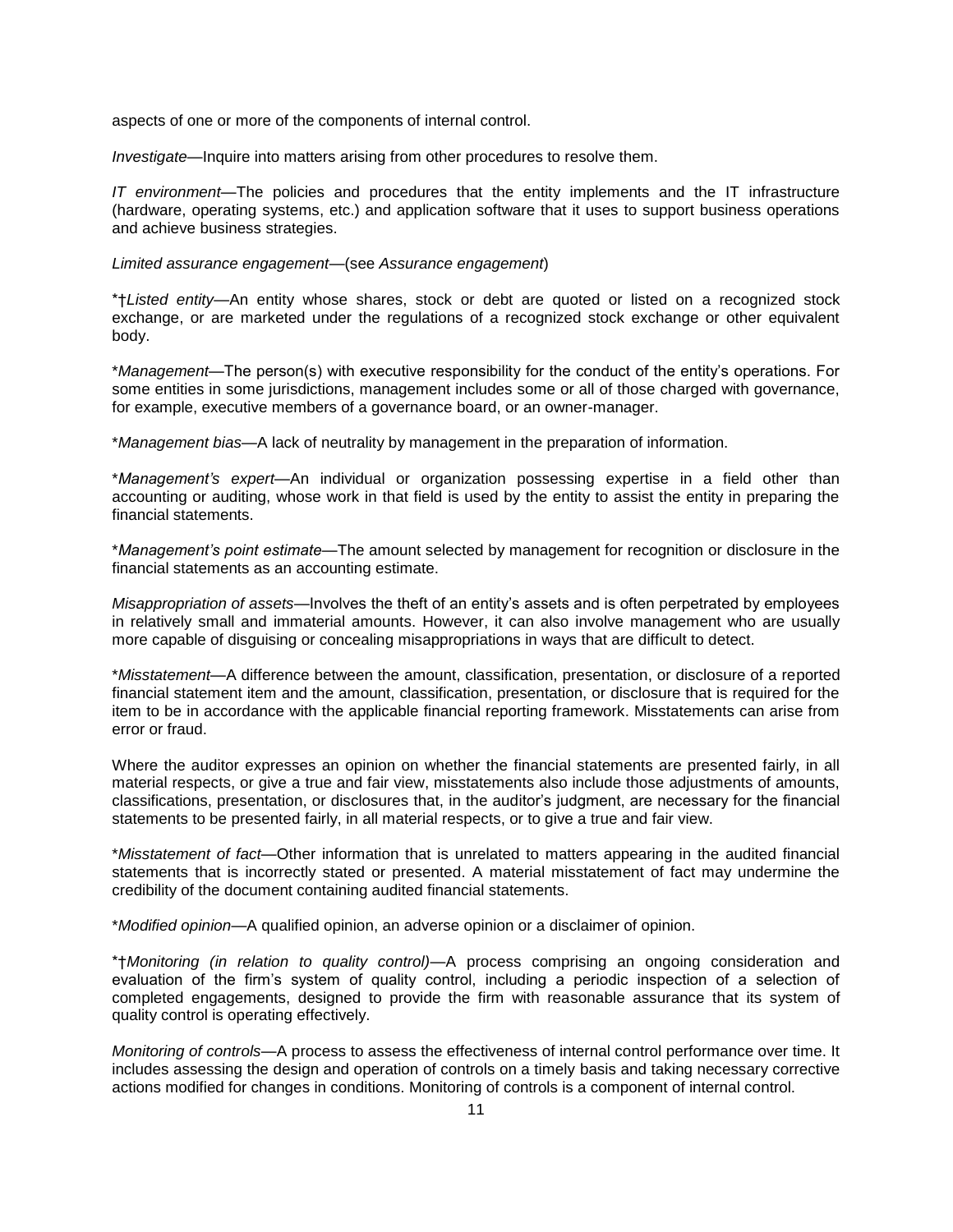\**Negative confirmation request*—A request that the confirming party respond directly to the auditor only if the confirming party disagrees with the information provided in the request.

\*†*Network*—A larger structure:

- (a) That is aimed at cooperation, and
- (b) That is clearly aimed at profit or cost-sharing or shares common ownership, control or management, common quality control policies and procedures, common business strategy, the use of a common brand name, or a significant part of professional resources.

\*†*Network firm*—A firm or entity that belongs to a network.

\**Non-compliance (in the context of SSA 250<sup>13</sup>)*—Acts of omission or commission by the entity, either intentional or unintentional, which are contrary to the prevailing laws or regulations. Such acts include transactions entered into by, or in the name of, the entity, or on its behalf, by those charged with governance, management or employees. Non-compliance does not include personal misconduct (unrelated to the business activities of the entity) by those charged with governance, management or employees of the entity.

\**Non-response*—A failure of the confirming party to respond, or fully respond, to a positive confirmation request, or a confirmation request returned undelivered.

\**Non-sampling risk*—The risk that the auditor reaches an erroneous conclusion for any reason not related to sampling risk.

*Observation*—Consists of looking at a process or procedure being performed by others, for example, the auditor's observation of inventory counting by the entity's personnel, or of the performance of control activities.

\**Opening balances*—Those account balances that exist at the beginning of the period. Opening balances are based upon the closing balances of the prior period and reflect the effects of transactions and events of prior periods and accounting policies applied in the prior period. Opening balances also include matters requiring disclosure that existed at the beginning of the period, such as contingencies and commitments.

\**Other information*—Financial and non-financial information (other than the financial statements and the auditor's report thereon) which is included, either by law, regulation, or custom, in a document containing audited financial statements and the auditor's report thereon.

\**Other Matter paragraph*—A paragraph included in the auditor's report that refers to a matter other than those presented or disclosed in the financial statements that, in the auditor's judgment, is relevant to users' understanding of the audit, the auditor's responsibilities or the auditor's report.

\**Outcome of an accounting estimate*—The actual monetary amount which results from the resolution of the underlying transaction(s), event(s) or condition(s) addressed by the accounting estimate.

*Overall audit strategy*—Sets the scope, timing and direction of the audit, and guides the development of the more detailed audit plan.

\*†*Partner*—Any individual with authority to bind the firm with respect to the performance of a professional services engagement.

\**Performance materiality*—The amount or amounts set by the auditor at less than materiality for the

 $13$  SSA 250, "Consideration of Laws and Regulations in an Audit of Financial Statements."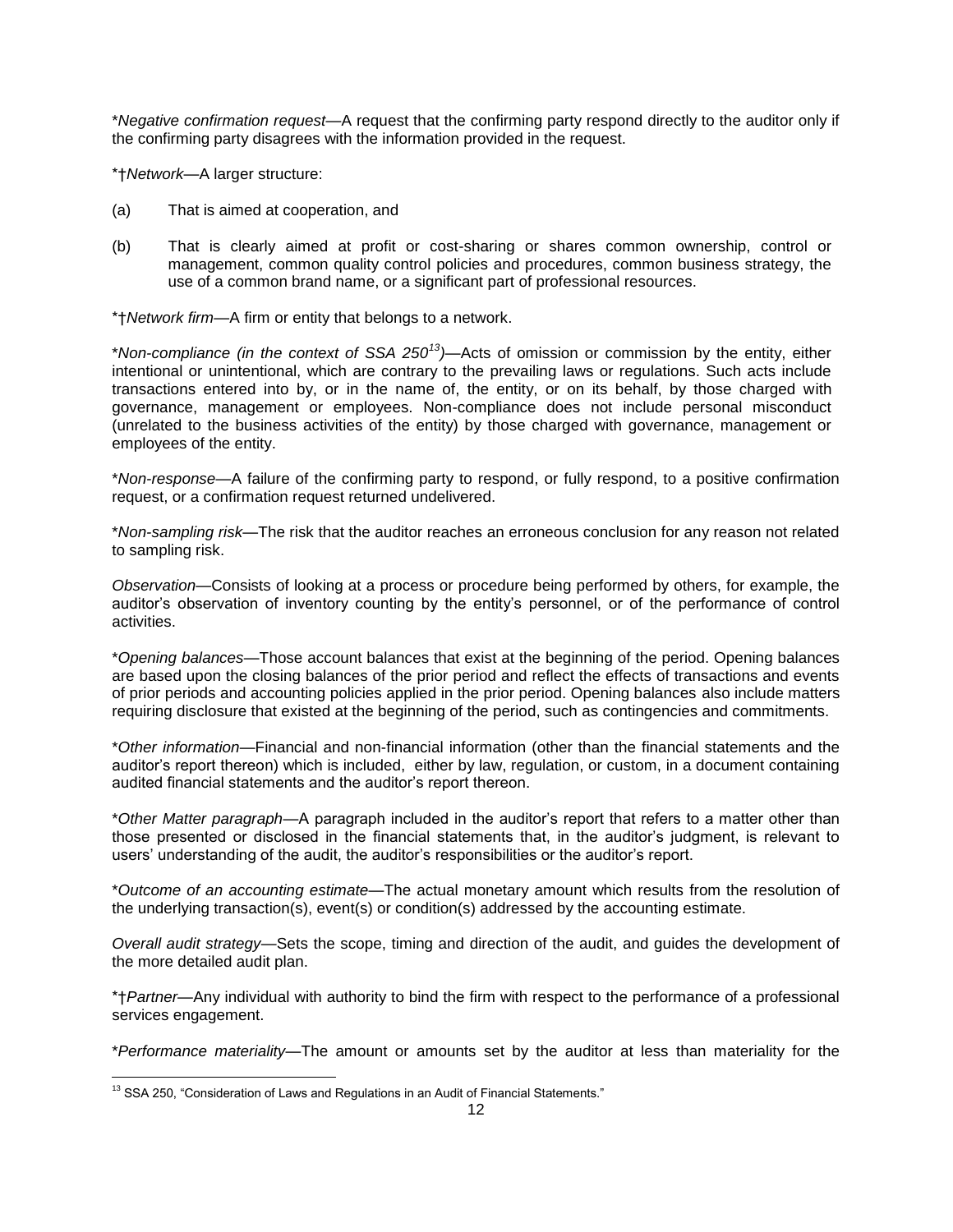financial statements as a whole to reduce to an appropriately low level the probability that the aggregate of uncorrected and undetected misstatements exceeds materiality for the financial statements as a whole. If applicable, performance materiality also refers to the amount or amounts set by the auditor at less than the materiality level or levels for particular classes of transactions, account balances or disclosures.

\*†*Personnel*—Partners and staff.

\**Pervasive*—A term used, in the context of misstatements, to describe the effects on the financial statements of misstatements or the possible effects on the financial statements of misstatements, if any, that are undetected due to an inability to obtain sufficient appropriate audit evidence. Pervasive effects on the financial statements are those that, in the auditor's judgment:

- (a) Are not confined to specific elements, accounts or items of the financial statements;
- (b) If so confined, represent or could represent a substantial proportion of the financial statements; or
- (c) In relation to disclosures, are fundamental to users' understanding of the financial statements.

\**Population—*The entire set of data from which a sample is selected and about which the auditor wishes to draw conclusions*.* 

\**Positive confirmation request*—A request that the confirming party respond directly to the auditor indicating whether the confirming party agrees or disagrees with the information in the request, or providing the requested information.

*Practitioner*—A professional accountant in public practice.

\**Preconditions for an audit*—The use by management of an acceptable financial reporting framework in the preparation of the financial statements and the agreement of management and, where appropriate, those charged with governance to the premise $14$  on which an audit is conducted.

\**Predecessor auditor*—The auditor from a different audit firm, who audited the financial statements of an entity in the prior period and who has been replaced by the current auditor.

\**Premise, relating to the responsibilities of management and, where appropriate, those charged with governance, on which an audit is conducted*—That management and, where appropriate, those charged with governance have acknowledged and understand that they have the following responsibilities that are fundamental to the conduct of an audit in accordance with SSAs. That is, responsibility:

- (a) For the preparation of the financial statements in accordance with the applicable financial reporting framework, including where relevant their fair presentation;
- (b) For such internal control as management and, where appropriate, those charged with governance determine is necessary to enable the preparation of financial statements that are free from material misstatement, whether due to fraud or error; and
- (c) To provide the auditor with:
	- (i) Access to all information of which management and, where appropriate, those charged with governance are aware that is relevant to the preparation of the financial statements such as records, documentation and other matters;

 $14$  SSA 200, paragraph 13.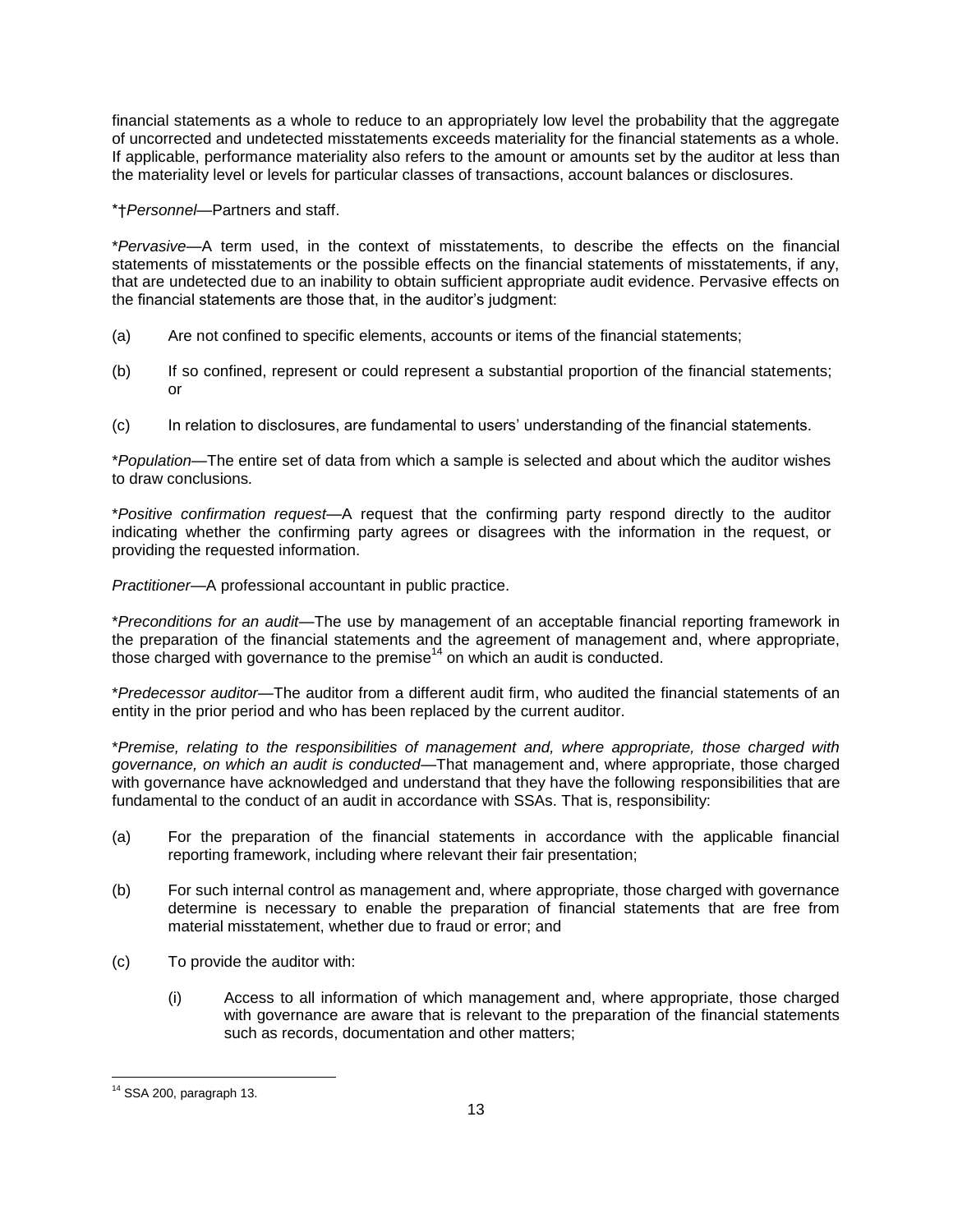- (ii) Additional information that the auditor may request from management and, where appropriate, those charged with governance for the purpose of the audit; and
- (iii) Unrestricted access to persons within the entity from whom the auditor determines it necessary to obtain audit evidence.

In the case of a fair presentation framework, (a) above may be restated as "for the preparation and *fair*  presentation of the financial statements in accordance with the financial reporting framework," or "for the preparation of financial statements *that give a true and fair view* in accordance with the financial reporting framework."

The "premise, relating to the responsibilities of management and, where appropriate, those charged with governance, on which an audit is conducted" may also be referred to as the "premise."

*Professional accountant<sup>15</sup>*—A suitably qualified individual.

*Professional accountant in public practice*—A professional accountant, irrespective of functional classification (for example, audit, tax or consulting) in a firm that provides professional services. This term is also used to refer to a firm of professional accountants in public practice.

*Professional activity*—An activity requiring accountancy or related skills undertaken by a professional accountant, including accounting, auditing, taxation, management consulting, and financial management.

\**Professional judgment*—The application of relevant training, knowledge and experience, within the context provided by auditing, accounting and ethical standards, in making informed decisions about the courses of action that are appropriate in the circumstances of the audit engagement.

*Professional services*—Professional activities performed for clients.

\**Professional skepticism*—An attitude that includes a questioning mind, being alert to conditions which may indicate possible misstatement due to error or fraud, and a critical assessment of evidence.

\**Professional standards*—Singapore Standards on Auditing (SSAs) and relevant ethical requirements

†*Professional standards (in the context of SSQC 1<sup>16</sup>)*—Singapore Engagement Standards, as defined in the *Preface to the Singapore Standards on Quality Control, Auditing, Review, Other Assurance and Related Services*, and relevant ethical requirements.

*Projection*—Prospective financial information prepared on the basis of:

- (a) Hypothetical assumptions about future events and management actions which are not necessarily expected to take place, such as when some entities are in a startup phase or are considering a major change in the nature of operations; or
- (b) A mixture of best-estimate and hypothetical assumptions.

*Prospective financial information*—Financial information based on assumptions about events that may occur in the future and possible actions by an entity. Prospective financial information can be in the form of a forecast, a projection or a combination of both. (see *Forecast* and *Projection*)

<sup>15</sup> As defined in the ACRA *Code*.

<sup>&</sup>lt;sup>16</sup> SSQC 1, "Quality Control for Firms that Perform Audits and Reviews of Financial Statements, and Other Assurance and Related Services Engagements."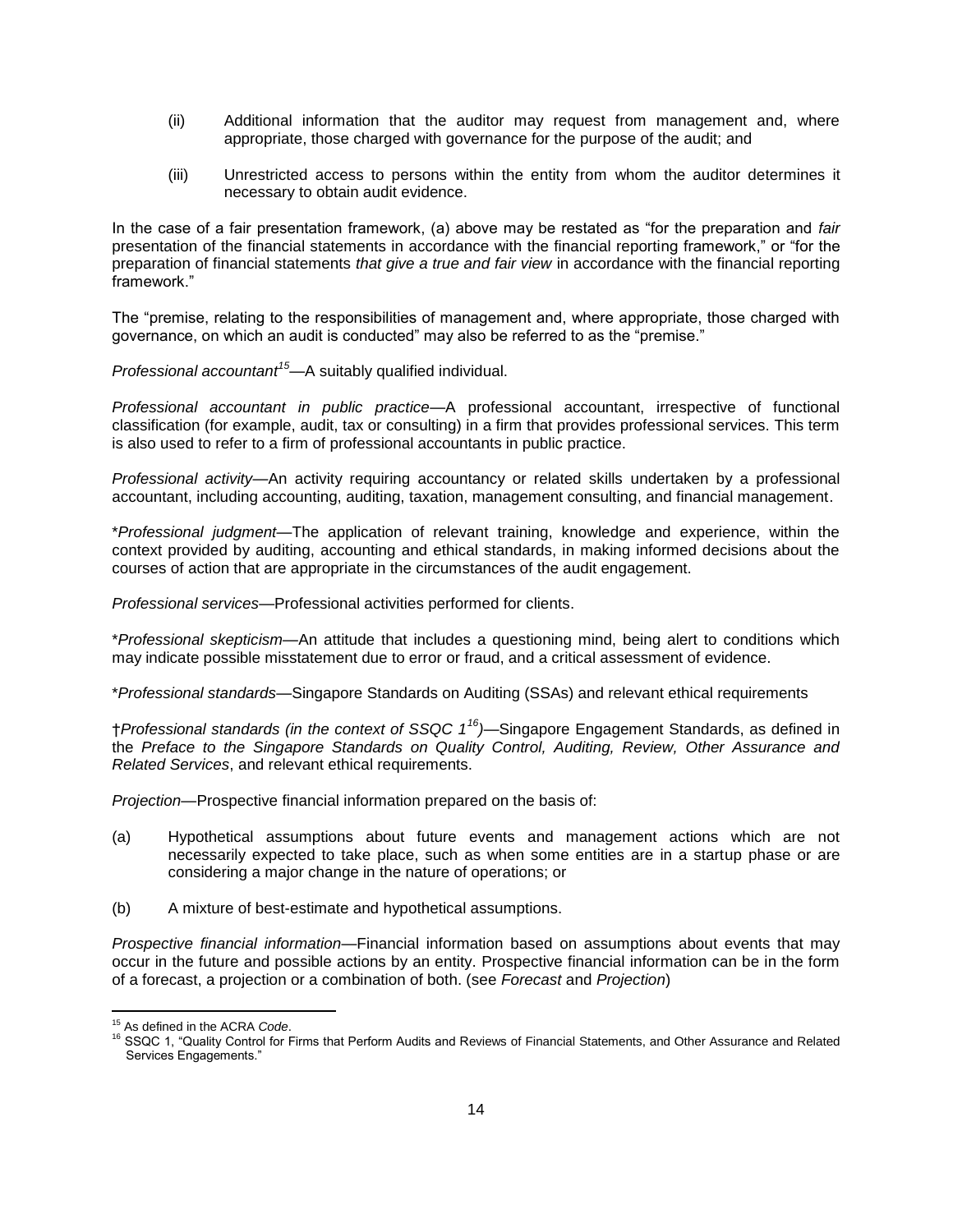*Public accountant<sup>17</sup>*—A public accountant as defined in the Accountants Act (Cap. 2).

*Public sector*—National governments, regional (for example, state, provincial, territorial) governments, local (for example, city, town) governments and related governmental entities (for example, agencies, boards, commissions and enterprises).

\*†*Reasonable assurance (in the context of assurance engagements, including audit engagements, and quality control)—*A high, but not absolute, level of assurance.

*Reasonable assurance engagement*—(see *Assurance engagement*)

*Recalculation*—Consists of checking the mathematical accuracy of documents or records.

\**Related party*—A party that is either:

- (a) A related party as defined in the applicable financial reporting framework; or
- (b) Where the applicable financial reporting framework establishes minimal or no related party requirements:
	- (i) A person or other entity that has control or significant influence, directly or indirectly through one or more intermediaries, over the reporting entity;
	- (ii) Another entity over which the reporting entity has control or significant influence, directly or indirectly through one or more intermediaries; or
	- (iii) Another entity that is under common control with the reporting entity through having:
		- a. Common controlling ownership;
		- b. Owners who are close family members; or
		- c. Common key management.

However, entities that are under common control by a state (that is, a national, regional or local government) are not considered related unless they engage in significant transactions or share resources to a significant extent with one another.

*Related services*—Comprise agreed-upon procedures and compilations.

\*†*Relevant ethical requirements*—Ethical requirements to which the engagement team and engagement quality control reviewer are subject, which ordinarily comprise Parts A and B of the ACRA Code.

*Reperformance*—The auditor's independent execution of procedures or controls that were originally performed as part of the entity's internal controls.

\**Report on the description and design of controls at a service organization (referred to in SSA 402<sup>18</sup> as a type 1 report)*—A report that comprises:

<sup>17</sup> As defined in the ACRA *Code*.

<sup>&</sup>lt;sup>18</sup> SSA 402, "Audit Considerations Relating to an Entity Using a Service Organization."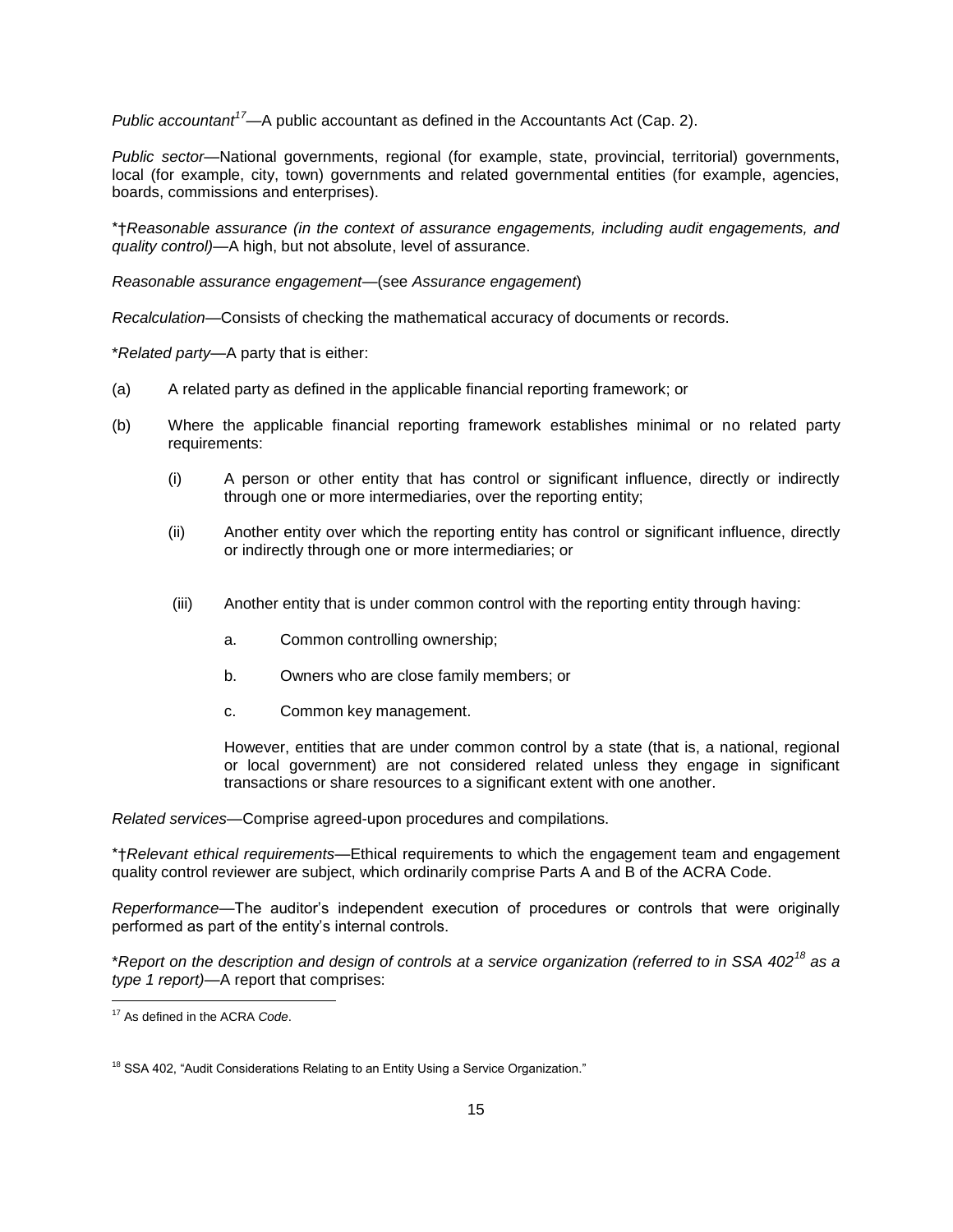- (a) A description, prepared by management of the service organization, of the service organization's system, control objectives and related controls that have been designed and implemented as at a specified date; and
- (b) A report by the service auditor with the objective of conveying reasonable assurance that includes the service auditor's opinion on the description of the service organization's system, control objectives and related controls and the suitability of the design of the controls to achieve the specified control objectives.

\**Report on the description, design, and operating effectiveness of controls at a service organization (referred to in SSA 402 as a type 2 report)*—A report that comprises:

- (a) A description, prepared by management of the service organization, of the service organization's system, control objectives and related controls, their design and implementation as at a specified date or throughout a specified period and, in some cases, their operating effectiveness throughout a specified period; and
- (b) A report by the service auditor with the objective of conveying reasonable assurance that includes:
	- (i) The service auditor's opinion on the description of the service organization's system, control objectives and related controls, the suitability of the design of the controls to achieve the specified control objectives, and the operating effectiveness of the controls; and
	- (ii) A description of the service auditor's tests of the controls and the results thereof.

*Responsible party*—The person (or persons) who:

- (a) In a direct reporting engagement, is responsible for the subject matter; or
- (b) In an assertion-based engagement, is responsible for the subject matter information (the assertion), and may be responsible for the subject matter.

The responsible party may or may not be the party who engages the practitioner (the engaging party).

*Review (in relation to quality control)*—Appraising the quality of the work performed and conclusions reached by others.

*Review engagement*—The objective of a review engagement is to enable an auditor to state whether, on the basis of procedures which do not provide all the evidence that would be required in an audit, anything has come to the auditor's attention that causes the auditor to believe that the financial statements are not prepared, in all material respects, in accordance with an applicable financial reporting framework.

*Review procedures*—The procedures deemed necessary to meet the objective of a review engagement, primarily inquiries of entity personnel and analytical procedures applied to financial data.

\**Risk assessment procedures*—The audit procedures performed to obtain an understanding of the entity and its environment, including the entity's internal control, to identify and assess the risks of material misstatement, whether due to fraud or error, at the financial statement and assertion levels.

\**Risk of material misstatement*—The risk that the financial statements are materially misstated prior to audit. This consists of two components, described as follows at the assertion level:

(a) Inherent risk—The susceptibility of an assertion about a class of transaction, account balance or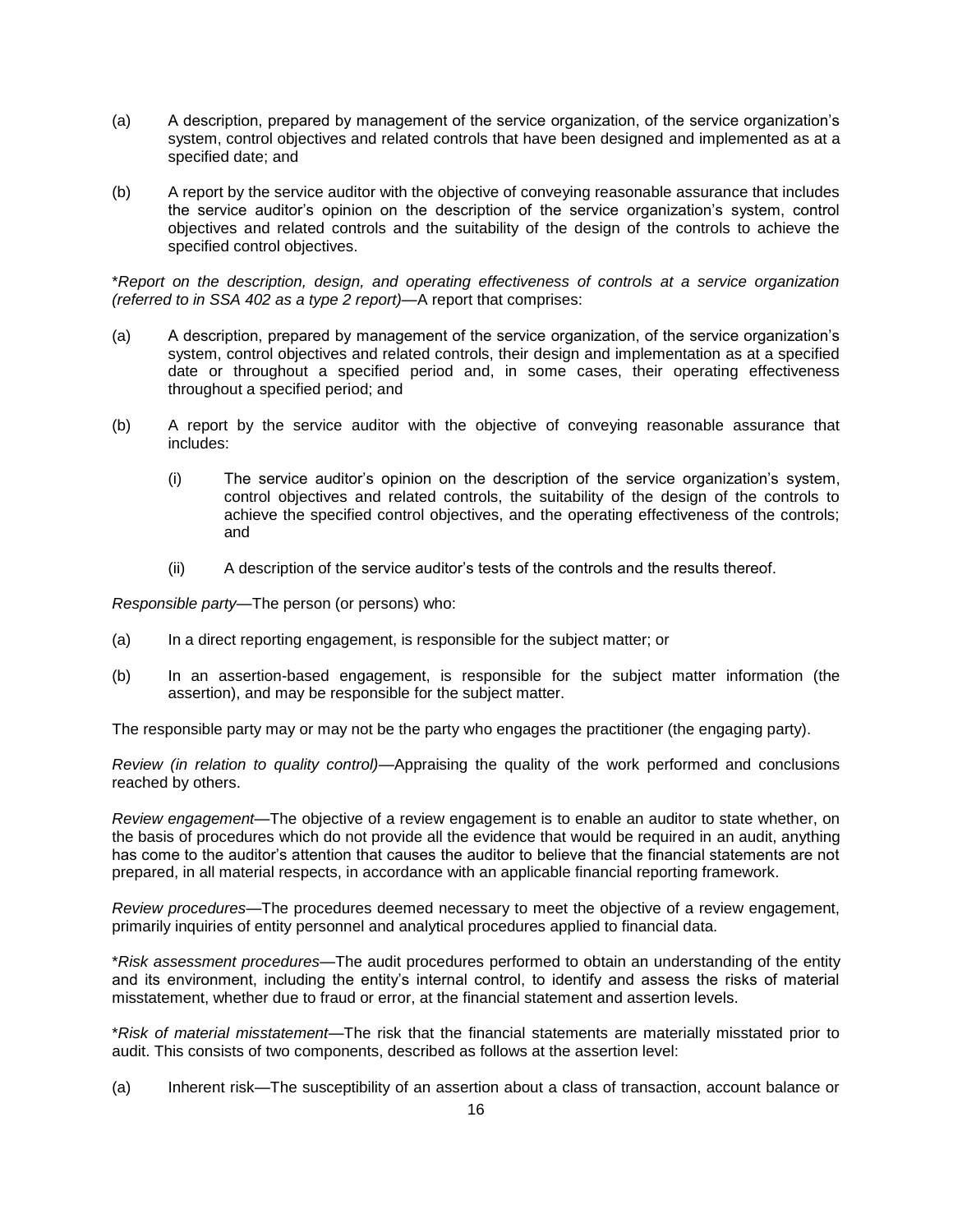disclosure to a misstatement that could be material, either individually or when aggregated with other misstatements, before consideration of any related controls.

(b) Control risk—The risk that a misstatement that could occur in an assertion about a class of transaction, account balance or disclosure and that could be material, either individually or when aggregated with other misstatements, will not be prevented, or detected and corrected, on a timely basis by the entity's internal control.

## \**Sampling—*(see *Audit sampling*)

\**Sampling risk*—The risk that the auditor's conclusion based on a sample may be different from the conclusion if the entire population were subjected to the same audit procedure. Sampling risk can lead to two types of erroneous conclusions:

- (a) In the case of a test of controls, that controls are more effective than they actually are, or in the case of a test of details, that a material misstatement does not exist when in fact it does. The auditor is primarily concerned with this type of erroneous conclusion because it affects audit effectiveness and is more likely to lead to an inappropriate audit opinion.
- (b) In the case of a test of controls, that controls are less effective than they actually are, or in the case of a test of details, that a material misstatement exists when in fact it does not. This type of erroneous conclusion affects audit efficiency as it would usually lead to additional work to establish that initial conclusions were incorrect.

\**Sampling unit*—The individual items constituting a population.

*Scope of a review*—The review procedures deemed necessary in the circumstances to achieve the objective of the review.

\**Service auditor*—An auditor who, at the request of the service organization, provides an assurance report on the controls of a service organization.

\**Service organization*—A third-party organization (or segment of a third-party organization) that provides services to user entities that are part of those entities' information systems relevant to financial reporting.

\**Service organization's system*—The policies and procedures designed, implemented and maintained by the service organization to provide user entities with the services covered by the service auditor's report.

*Significance*—The relative importance of a matter, taken in context. The significance of a matter is judged by the practitioner in the context in which it is being considered. This might include, for example, the reasonable prospect of its changing or influencing the decisions of intended users of the practitioner's report; or, as another example, where the context is a judgment about whether to report a matter to those charged with governance, whether the matter would be regarded as important by them in relation to their duties. Significance can be considered in the context of quantitative and qualitative factors, such as relative magnitude, the nature and effect on the subject matter and the expressed interests of intended users or recipients.

\**Significant component*—A component identified by the group engagement team (i) that is of individual financial significance to the group, or (ii) that, due to its specific nature or circumstances, is likely to include significant risks of material misstatement of the group financial statements.

\**Significant deficiency in internal control*—A deficiency or combination of deficiencies in internal control that, in the auditor's professional judgment, is of sufficient importance to merit the attention of those charged with governance.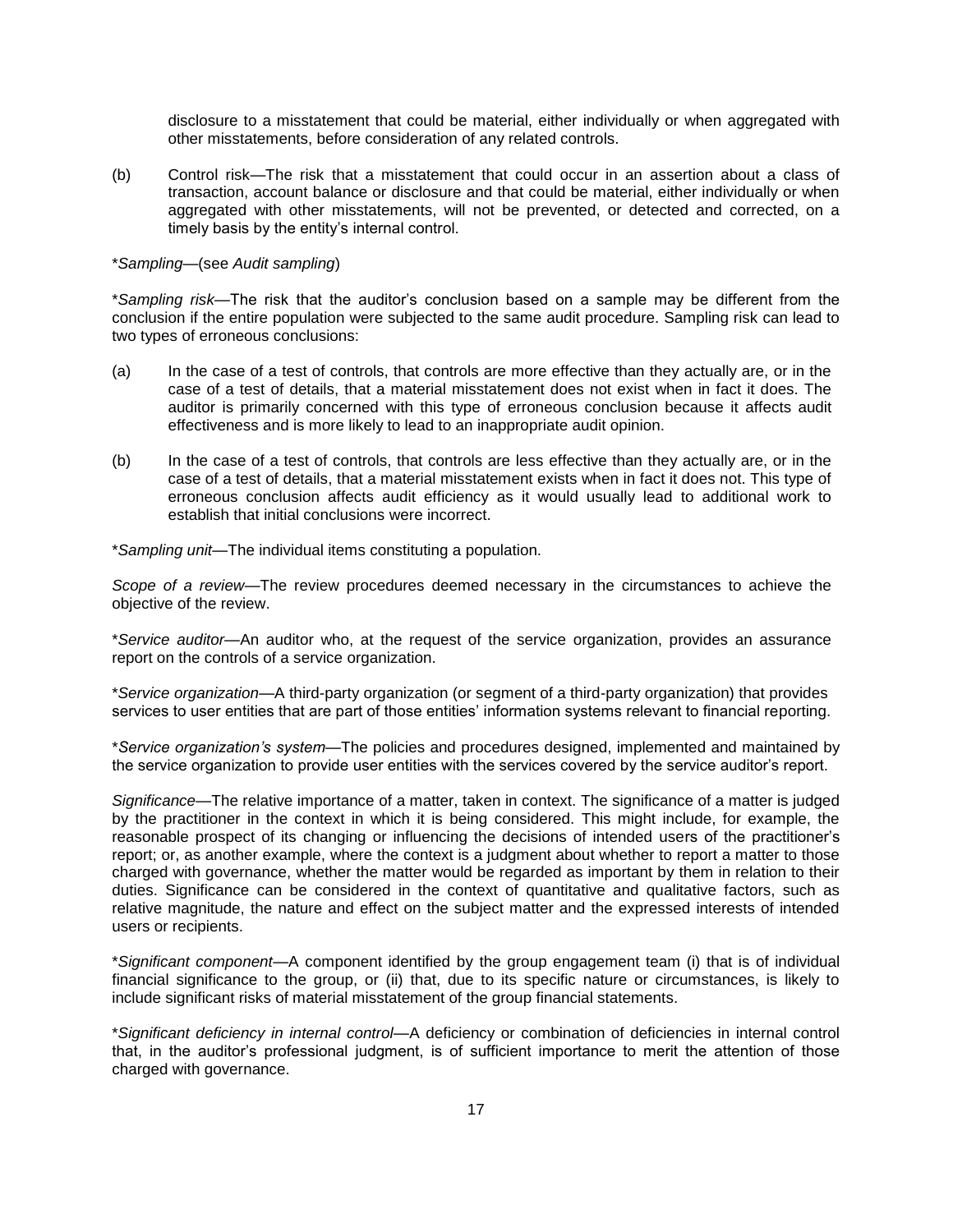\**Significant risk—*An identified and assessed risk of material misstatement that, in the auditor's judgment, requires special audit consideration.

*Smaller entity*—An entity which typically possesses qualitative characteristics such as:

- (a) Concentration of ownership and management in a small number of individuals (often a single individual – either a natural person or another enterprise that owns the entity provided the owner exhibits the relevant qualitative characteristics); and
- (b) One or more of the following:
	- (i) Straightforward or uncomplicated transactions;
	- (ii) Simple record-keeping;
	- (iii) Few lines of business and few products within business lines;
	- (iv) Few internal controls;
	- (v) Few levels of management with responsibility for a broad range of controls; or
	- (vi) Few personnel, many having a wide range of duties.

These qualitative characteristics are not exhaustive, they are not exclusive to smaller entities, and smaller entities do not necessarily display all of these characteristics.

\**Special purpose financial statements*—Financial statements prepared in accordance with a special purpose framework.

\**Special purpose framework*—A financial reporting framework designed to meet the financial information needs of specific users. The financial reporting framework may be a fair presentation framework or a compliance framework.<sup>1</sup>

\*†*Staff*—Professionals, other than partners, including any experts the firm employs.

\**Statistical sampling*—An approach to sampling that has the following characteristics:

- (a) Random selection of the sample items; and
- (b) The use of probability theory to evaluate sample results, including measurement of sampling risk.

A sampling approach that does not have characteristics (a) and (b) is considered non-statistical sampling.

\**Stratification*—The process of dividing a population into sub-populations, each of which is a group of sampling units which have similar characteristics (often monetary value).

*Subject matter information*—The outcome of the evaluation or measurement of a subject matter. It is the subject matter information about which the practitioner gathers sufficient appropriate evidence to provide a reasonable basis for expressing a conclusion in an assurance report.

\**Subsequent events*—Events occurring between the date of the financial statements and the date of the auditor's report, and facts that become known to the auditor after the date of the auditor's report.

 $19$  SSA 200, paragraph 13(a).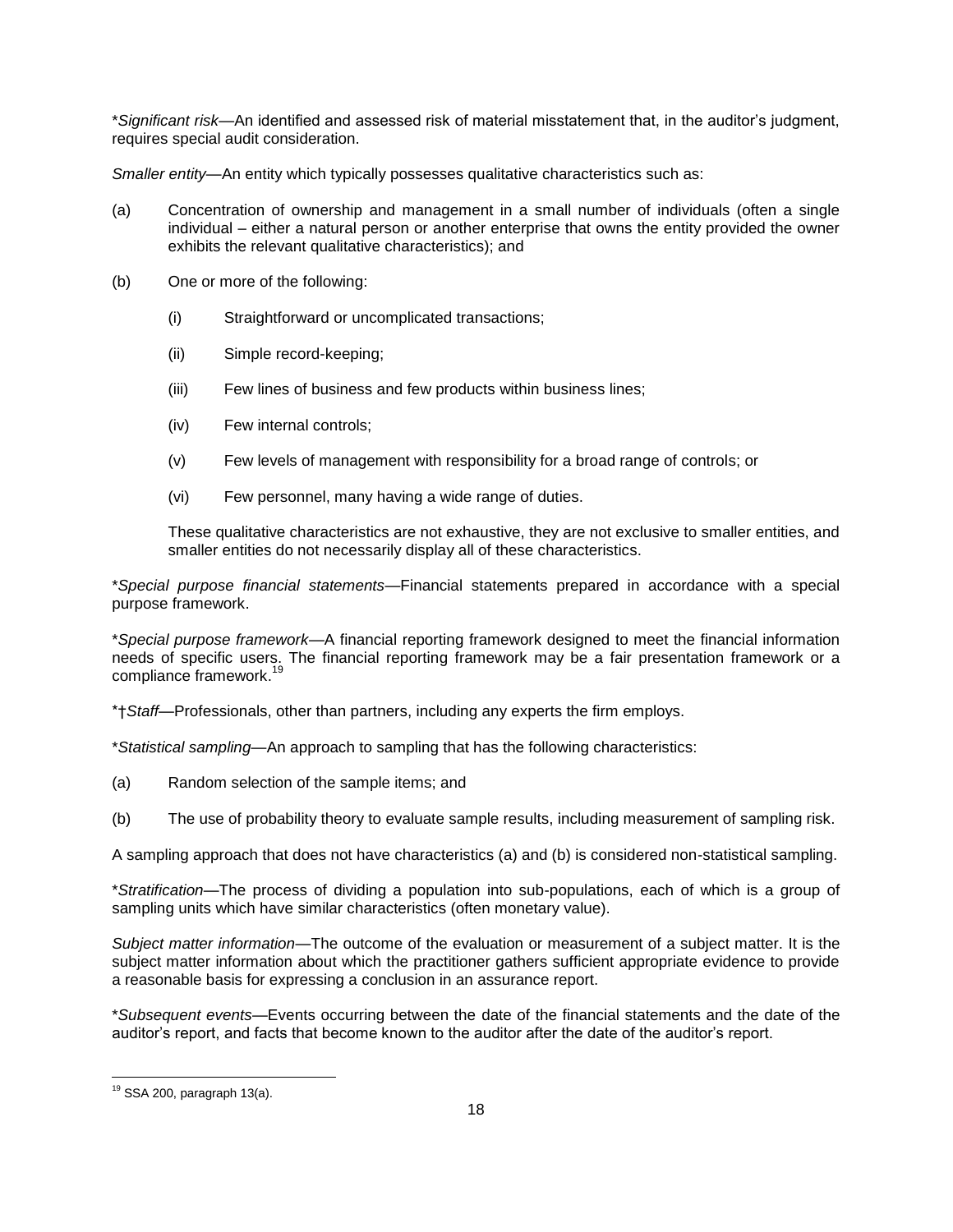\**Subservice organization*—A service organization used by another service organization to perform some of the services provided to user entities that are part of those user entities' information systems relevant to financial reporting.

\**Substantive procedure*—An audit procedure designed to detect material misstatements at the assertion level. Substantive procedures comprise:

- (a) Tests of details (of classes of transactions, account balances, and disclosures); and
- (b) Substantive analytical procedures.

\**Sufficiency (of audit evidence)*—The measure of the quantity of audit evidence. The quantity of the audit evidence needed is affected by the auditor's assessment of the risks of material misstatement and also by the quality of such audit evidence.

# *Suitable criteria*—(see *Criteria*)

\*†*Suitably qualified external person*—An individual outside the firm with the competence and capabilities to act as an engagement partner, for example a partner of another firm, or an employee (with appropriate experience) of either a professional accountancy body whose members may perform audits and reviews of historical financial information, or other assurance or related services engagements, or of an organization that provides relevant quality control services.

\**Summary financial statements (in the context of SSA 810)*—Historical financial information that is derived from financial statements but that contains less detail than the financial statements, while still providing a structured representation consistent with that provided by the financial statements of the entity's economic resources or obligations at a point in time or the changes therein for a period of time.<sup>20</sup> Different jurisdictions may use different terminology to describe such historical financial information.

*Supplementary information*—Information that is presented together with the financial statements that is not required by the applicable financial reporting framework used to prepare the financial statements, normally presented in either supplementary schedules or as additional notes.

*Test*—The application of procedures to some or all items in a population.

\**Tests of controls*—An audit procedure designed to evaluate the operating effectiveness of controls in preventing, or detecting and correcting, material misstatements at the assertion level.

\**Those charged with governance*—The person(s) or organization(s) (for example, a corporate trustee) with responsibility for overseeing the strategic direction of the entity and obligations related to the accountability of the entity. This includes overseeing the financial reporting process. For some entities in some jurisdictions, those charged with governance may include management personnel, for example, executive members of a governance board of a private or public sector entity, or an owner-manager.<sup>21</sup>

\**Tolerable misstatement*—A monetary amount set by the auditor in respect of which the auditor seeks to obtain an appropriate level of assurance that the monetary amount set by the auditor is not exceeded by the actual misstatement in the population.

\**Total rate of deviation*—A rate of deviation from prescribed internal control procedures set by the auditor in respect of which the auditor seeks to obtain an appropriate level of assurance that the rate of deviation set by the auditor is not exceeded by the actual rate of deviation in the population.

 $20$  SSA 200, paragraph 13(f).

<sup>&</sup>lt;sup>21</sup> For discussion of the diversity of governance structures, see paragraphs A1-A8 of SSA 260, "Communication with Those Charged with Governance."